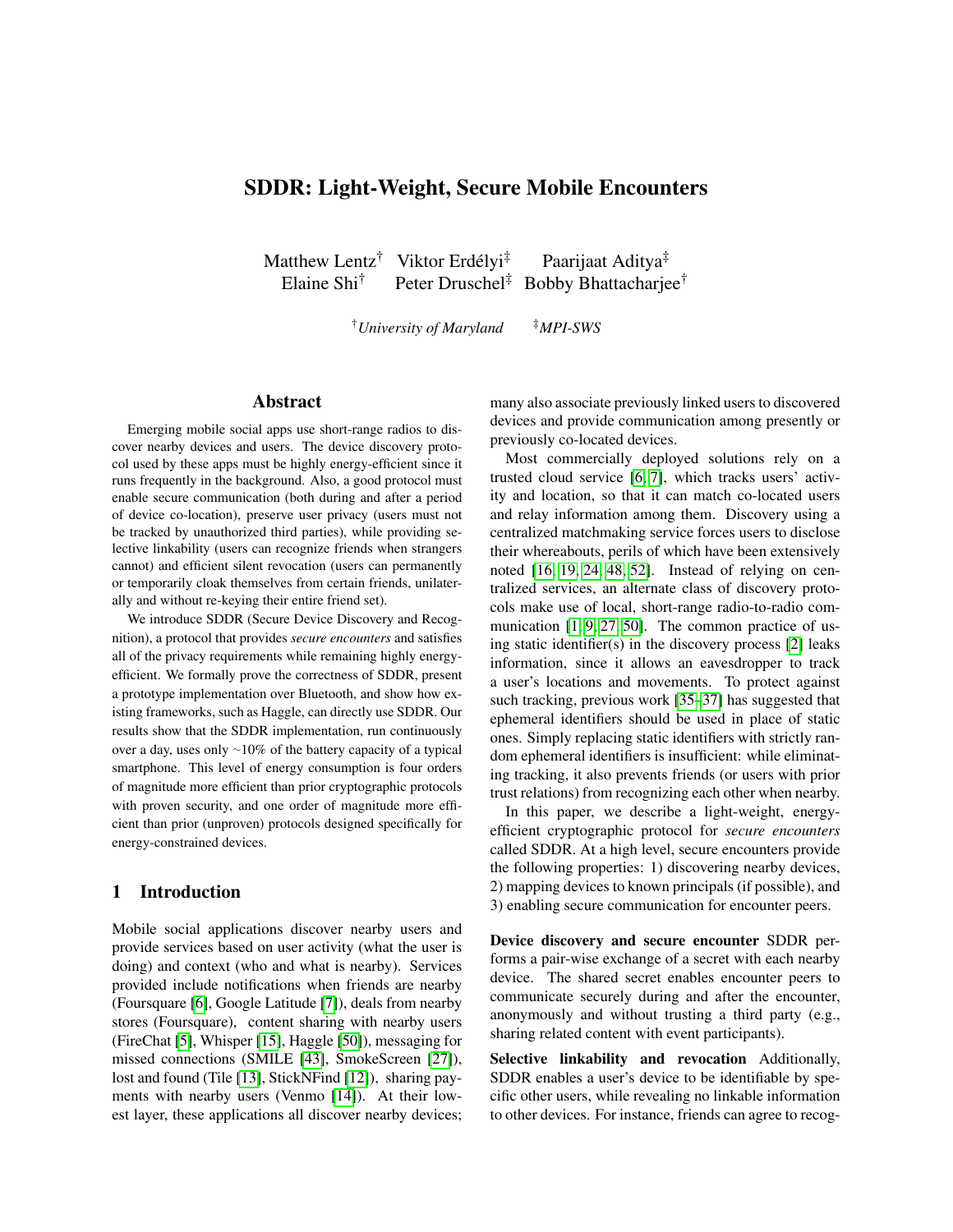nize each others' devices, while third parties are unable to link and track devices upon repeat encounters. Moreover, users can efficiently and unilaterally revoke or suspend this linkability, for instance based on the current time or location (e.g., discoverable by colleagues only during work hours and on company premises).

Challenges: Energy efficiency and DoS resilience In theory, designing a protocol that satisfies the above functional and security requirements is straightforward. For example, an inefficient strawman scheme can be constructed using existing cryptographic primitives. Pairs of devices can perform a Diffie-Hellman key exchange to establish a shared secret, enabling the users to securely communicate. To support selective linkability, two users can participate in a standard Private Set Intersection (PSI) protocol. A user can allow (or disallow) a peer to recognize them in a future encounter by including (or excluding) a past shared encounter secret from the set.

However, as we will show in Section [6,](#page-8-0) using a fullfledged PSI protocol is impractical. Because the shared encounter secrets (i.e., elements in the set) are highentropy values, it is possible to implement a secure PSI protocol through an efficient Bloom filter based construction. Unfortunately, even when using an efficient Bloom filter based PSI scheme, the above strawman scheme—implemented naively—has high energy consumption. Specifically, a naive implementation requires a device to wake up its CPU each time it receives a message from a nearby device, an expensive operation for energy-constrained mobile devices. The protocol would deplete the battery in crowded spaces (e.g., a subway train) where hundreds of devices may be within radio range. Furthermore, an attacker mounting a DoS attack could deplete the victim device's battery by frequently injecting messages to cause unnecessary wake ups.

#### 1.1 Contributions

We designed, implemented, and formally proved the security of SDDR, a light-weight secure encounter protocol suitable for resource-constrained mobile devices. Our reference implementation source code (using Bluetooth 2.1 as the short-range radio) is available at [http://www.cs.umd.edu/projects/ebn.](http://www.cs.umd.edu/projects/ebn)

Achieving energy efficiency The main feature of SDDR is its *non-interactiveness*, i.e., the encounter protocol consists of periodic broadcasts of beacon messages, which enable both the key exchange and selective recognition. Because the SDDR protocol is non-interactive, the Bluetooth controller can be initialized so that it responds to discovery requests from peers with a beacon message, while the main CPU remains completely in the *idle state*. A device only needs to wake up its CPU when actively discovering nearby peers.

Our evaluation shows that such a non-interactive protocol allows us to improve the energy efficiency by at least 4 times in comparison with any interactive protocol (even if the interactive protocol performs no work), under a typical setting with 5 *new* devices nearby on average during *every* 60 second discovery interval. Under the same parameters, we show that an otherwise idle device running SDDR over Bluetooth 2.1 will operate for 9.3 *days* on a single charge.

First formal treatment of the problem We are the *first* (to the best of our knowledge) to provide a formal treatment of secure device discovery and recognition. We define a security model that captures the requirements of secure encounters and selective linkability, and prove that our solution is secure under the random oracle model (see Appendix [A.3\)](#page-14-0).

Applications over SDDR To demonstrate some of SDDR's capabilities, we have modified the Haggle mobile networking platform to use SDDR, enabling efficient and secure discovery and communication via Bluetooth for all Haggle apps. For demonstration, we have modified the PhotoShare app to enable private photo sharing among friends using SDDR selective linking.

Roadmap The remainder of the paper is organized as follows. We discuss related work in Section [2.](#page-1-0) Next, we review security requirements, formulate the problem and provide security definitions in Section [3.](#page-3-0) We present details of the SDDR discovery protocol in Section [4,](#page-4-0) followed by our reference Bluetooth implementation and evaluation results in Sections [5](#page-6-0) and [6,](#page-8-0) respectively. We discuss the properties and implications of SDDR's encounter model in Section [7.](#page-11-0) We conclude in Section [8.](#page-11-1)

### <span id="page-1-0"></span>2 Related Work

*Device discovery protocols* Several device discovery protocols have been proposed; however, none simultaneously offer the full functionality and security offered by our SDDR protocol. Since SDDR provides secure device discovery and recognition for a large range of mobile encounter applications, it allows developers to focus on their application logic.



Table 1: Comparison of related device discovery and recognition protocols in terms of supported properties.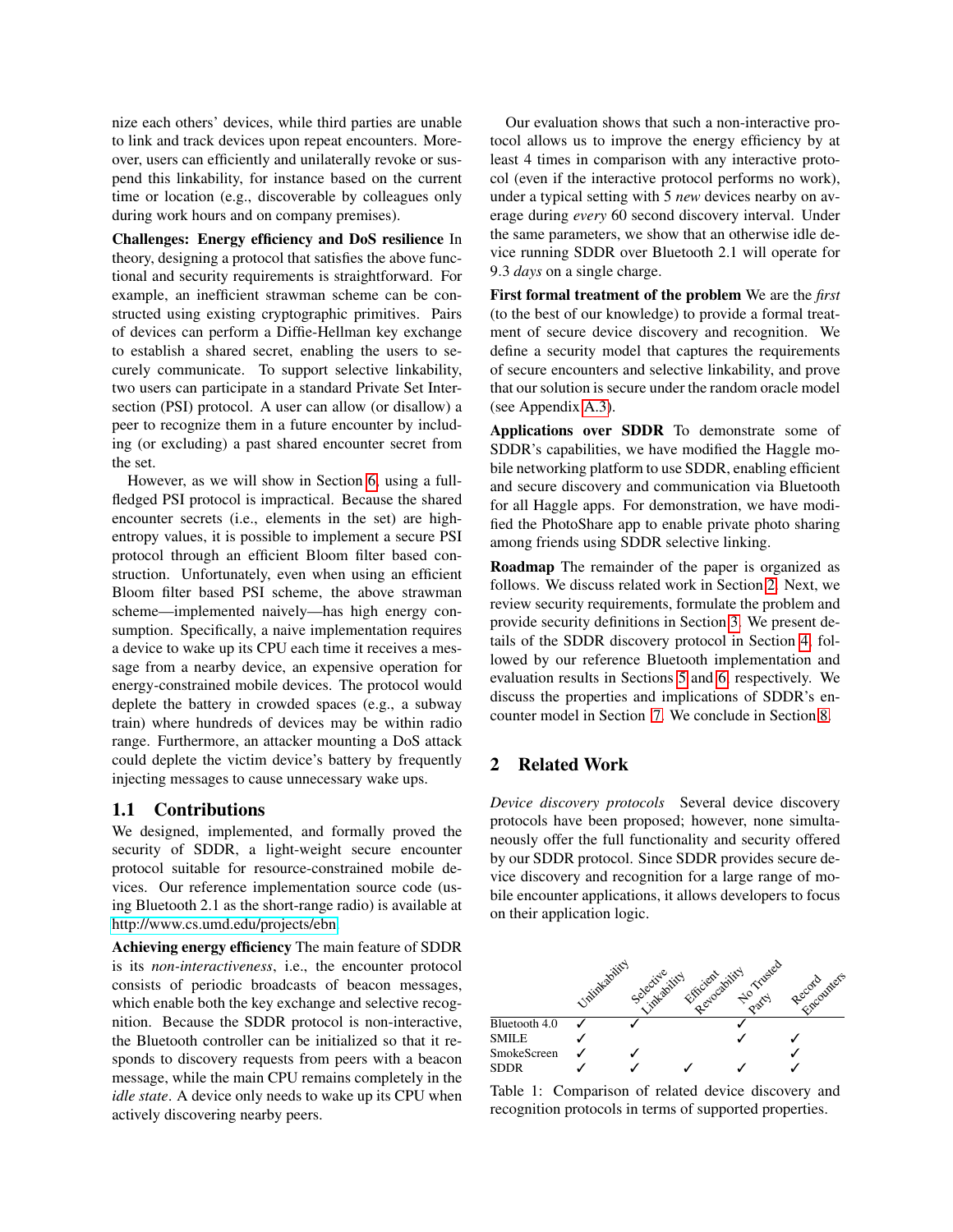Bluetooth 4.0 (BT4) is the most recent version of the Bluetooth standard, introducing a new low-energy mode [\[3\]](#page-12-18), as well as support for random MAC addresses to be used in communication. Building on top of the MAC address change support, BT4 adds a form of selective linkability in which paired (trusted) devices can recognize each other across MAC address changes, while remaining unlinkable to all other devices. Since BT4 uses a single shared key for all currently linkable users, it does not allow for efficient revocation of a subset of users. Further, BT4 does not natively support encounters with unlinkable devices.

SMILE [\[43\]](#page-12-4) is a mobile "missed connections" application, which enables users to contact people they previously met, but for who they don't have contact information. The SMILE protocol creates an identifier and shared key with any set of devices that are within Bluetooth range at a given time. Users can subsequently exchange messages (encrypted with the shared key) anonymously through a cloud-based, untrusted mailbox associated with the identifier. Unlike SDDR, SMILE does not address selective linkability and revocation.

MeetUp [\[44\]](#page-12-19) is an encounter-based social networking application that argues for (and uses) strong authentication within an encounter. This authentication comes in the form of exchanging signed certificates (from a trusted authority) attesting to a public key and picture of a user. However, we feel that in many applications, users should be unlinkable by default, and should not be required to distribute any identifiable information (e.g., public key, user picture) in an encounter. We discuss authentication in Section [4.4.](#page-6-1)

SmokeScreen [\[27\]](#page-12-5), a system that allows friends to share presence while ensuring privacy, also implements a selectively linkable discovery protocol for encounter peers. In SmokeScreen's discovery protocol, devices periodically broadcast two types of messages: *clique signals* and *opaque identifiers*. Clique signals enable private presence sharing among friends, announcing the device's presence to all members of a mutually trusting clique. In comparison with SDDR, SmokeScreen requires a trusted third-party service and achieves slightly weaker security: an adversary can infer that two users belong to the same clique, since all users broadcast the same clique signal during each time epoch. Furthermore, SDDR can handle 35 nearby devices for the same energy as 3 devices in SmokeScreen. Additionally, SDDR supports efficient revocation of linked users, which is not possible with cliques in SmokeScreen.

SlyFi [\[35\]](#page-12-16) is a link layer protocol for 802.11 networks that obfuscates MAC addresses and other information to prevent tracking by third parties. Unlike SDDR, SlyFi does not address selective linkability or revocation, nor does it negotiate shared keys among co-located devices. SDDR includes a Bluetooth MAC address change protocol similar to SlyFi's to prevent tracking.

*Related protocols using Bloom filters* Bloom filters [\[20\]](#page-12-20) are a space-efficient probabilistic data structure for set membership. Bloom filters have been used in many cryptographic protocols [\[23\]](#page-12-21), including (private) set-intersection and secure indexes. However, none of the protocols address the precise problem and security requirements of SDDR.

Secure indexes are data structures that allow queriers to perform membership tests for a given word in  $O(1)$ time if they have knowledge of the associated secret. Secure indexes were first defined and formalized by Goh [\[33\]](#page-12-22), who provided a practical implementation using Bloom filters. Similar work has focused on privacy-preserving searches over encrypted data [\[26\]](#page-12-23) and databases [\[54\]](#page-13-2) using Bloom filters. If applied to device recognition, all protocols would allow adversaries to track users due to the static Bloom filter content.

PrudentExposure [\[56\]](#page-13-3) allows users to privately discover appropriate services, where the user and service belong to the same domain. To maintain user privacy, PrudentExposure relies on Bloom filters containing timevarying hashes of domain identities for intersecting the requested and available domains.

E-SmallTalker [\[55\]](#page-13-4) and D-Card [\[25\]](#page-12-24), which builds on E-SmallTalker, support social networking with nearby strangers (E-SmallTalker) and friends (D-Card). BCE [\[31\]](#page-12-25) enables users to estimate the set of common friends with other users. These protocols would be insecure when applied to the device recognition problem, as none of the protocols use time-varying information in the Bloom filters, allowing users to be linked across multiple handshakes. Additionally, E-SmallTalker does not apply the Bloom Filter to high-entropy secrets, and thus is vulnerable to an offline dictionary attack.

Sun et al. [\[51\]](#page-13-5) present a new way of building trust relationships between users by comparing spatiotemporal profiles (log of time and location pairs). In addition to a PSI-based scheme, they present another scheme using Bloom filters that trades off estimation accuracy and privacy in a user-defined manner. In SDDR, we avoid the privacy vs. accuracy trade off since the linkable users share a high-entropy secret as opposed to low-entropy time, location pairs.

Dong et al. [\[30\]](#page-12-26) use *garbled* Bloom filters to create a practical PSI protocol that handles billions of set members. While more efficient than existing PSI protocols, it does not *scale down* when applied to small set sizes on resource-constrained devices. Because of its reliance on secret shares instead of bits in the Bloom filter, the smallest possible Bloom filter to handle a maximum of 256 items would be 17736 bytes — two orders of magnitude larger than what SDDR requires. In addition, the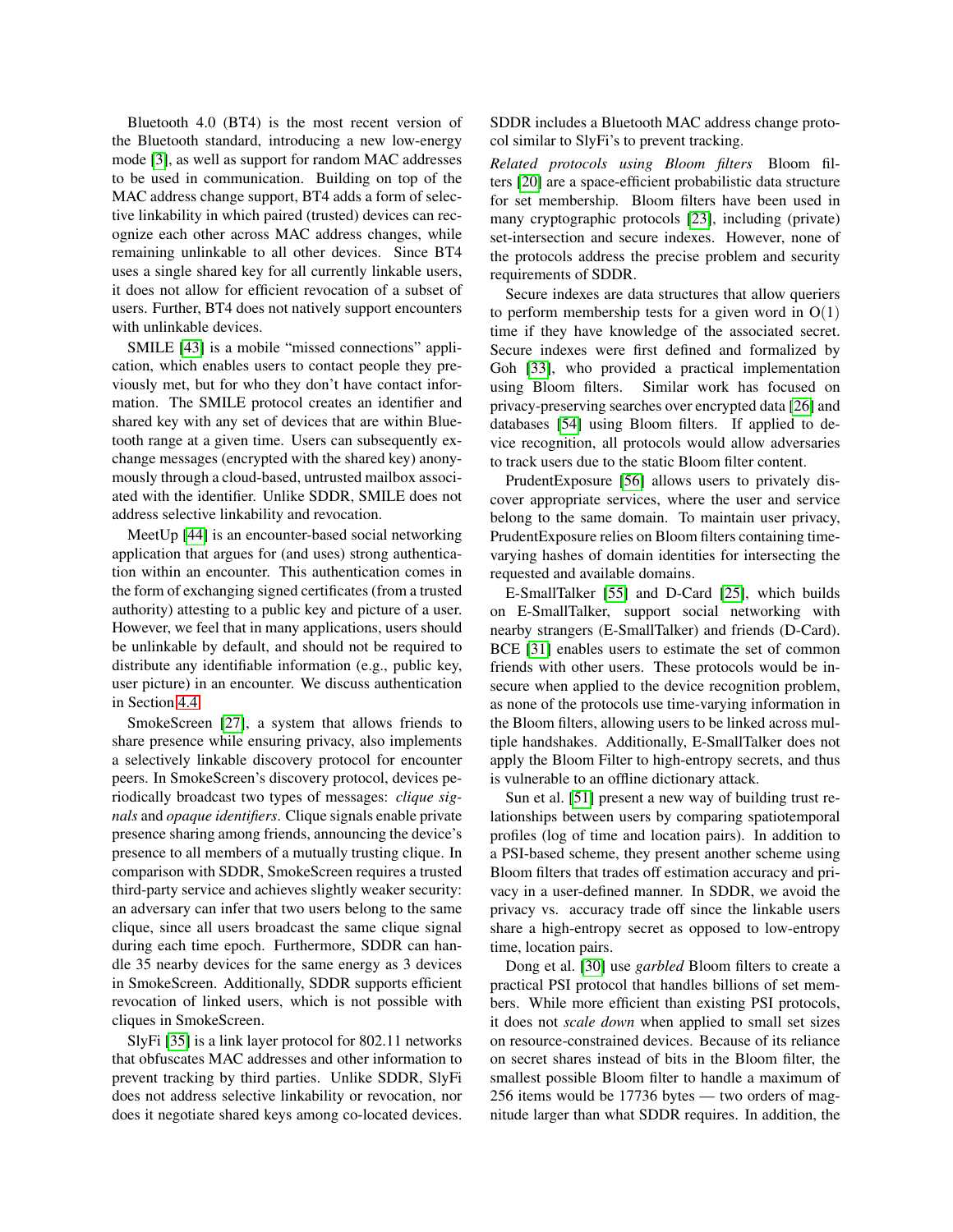communication cost of this interactive protocol increases linearly with the number of nearby devices.

Nagy et al. [\[45\]](#page-12-27) use Bloom filters to provide a PSI protocol that allows users of online social networks (OSNs) to determine common friends while preserving user privacy. While their solution provides ample efficiency gains over standard PSI, saving an order of magnitude in communication and computation costs, several seconds per *interactive* exchange is too much when running on power-constrained devices in dense environments.

*Authenticated key exchange* Secure device discovery and recognition should not be confused with mutual authentication, or authenticated key exchange (AKE) protocols [\[21,](#page-12-28) [40\]](#page-12-29). SDDR aims to achieve device discovery and recognition; guaranteeing mutual authentication is not a goal of the basic SDDR protocol. As noted in Section [4.4,](#page-6-1) once Alice's device recognizes Bob's device, Alice can authenticate Bob by soliciting an explicit verification message from Bob; however, authentication will only be performed if desired by the higher-level application (or user). While secure device discovery and recognition can be achieved by executing an AKE protocol with each nearby device (for all possible shared secrets), such a scheme would be prohibitive in an environment with many nearby peers.

#### <span id="page-3-0"></span>3 Problem Overview

In this section, we review the requirements for a secure encounter protocol, sketch a strawman design, and make observations that enable a practical protocol.

Devices executing a *secure encounter protocol* should detect nearby participating devices, and learn their current ephemeral network identifier. Additionally, each pair of nearby devices should generate a unique (except with negligible probability) shared secret key, known only to the pair. This key allows the devices to: 1) uniquely refer to a particular encounter; and, 2) authenticate each other as the peer in the encounter and securely communicate. The pair should learn no other information about each other; when the same pair of devices meet again, the shared secret and network identifiers exchanged should be unrelated.

By default, devices should remain unlinkable, meaning that no identifying information is exchanged. While unlinkability is appropriate between strangers' devices, friends may wish to enable their devices to recognize each other. A user who allows her device to be recognized by a friend during future discoveries is termed *selectively linkable* (or simply *linkable*) by that friend. When two devices discover each other, a *recognition protocol* should determine if the remote device corresponds to a linkable user. Selectively linkable users must share a unique secret value such that the devices can authenticate each other during the recognition protocol; we refer to this shared secret as the *link value*. Users can derive the link value from the shared secret established during a prior encounter, or using an out-of-band protocol.

In general, users may not wish to be recognizable by their entire set of friends at all times (e.g., Alice may only want her work colleagues to recognize her device while at work). Therefore, a user should be able to contextually (e.g., in terms of time, place, activity) filter the set of friends that can recognize them. This filtering requires that revocation of selective linkability be efficient (e.g., not require a group re-keying) and unilateral (e.g., not require communication). Additionally, the filtering may take place in one direction: Alice may want to not be recognizable by Bob, yet still want to recognize him. Therefore, we consider two distinct sets of link value: the set of advertiseIDs (i.e., who you are willing to be recognized by), and the set of listenIDs (i.e., who you want to recognize). Alice's device is able to recognize Bob's device if and only if their shared link value is in Bob's advertiseIDs and in Alice's listenIDs.

#### <span id="page-3-1"></span>3.1 Security Requirements

We summarize the security requirements below:

Secure communication If Alice and Bob share an encounter, they are able to securely communicate using an untrusted communication channel, both during and after the encounter, and regardless of whether Alice and Bob have opted to selectively link their devices.

Unlinkability The information exchanged during a secure encounter reveals no identifying information about the participating devices, unless the devices have been explicitly linked. In particular, unlinked devices that encounter each other repeatedly are unable to associate their encounters with a previous encounter.

Selective linkability Alice and Bob can optionally agree to be linkable, and therefore able to recognize and authenticate each others' devices in subsequent discoveries.

Revocability Alice may, at any time, *unilaterally* revoke Bob's ability to recognize her.

## 3.2 Threat Model

We assume that user devices, including the operating system and any applications the user chooses to run, do not divulge information identifying or linking the device or user. Preventing such leaks is an orthogonal concern outside SDDR's threat model. User devices attempt to participate in the protocol with all nearby discovered devices, a subset of which could be controlled by attackers, who may all collude.

We do not consider radio fingerprinting attacks, which detect a device by its unique RF signature [\[22\]](#page-12-30). Such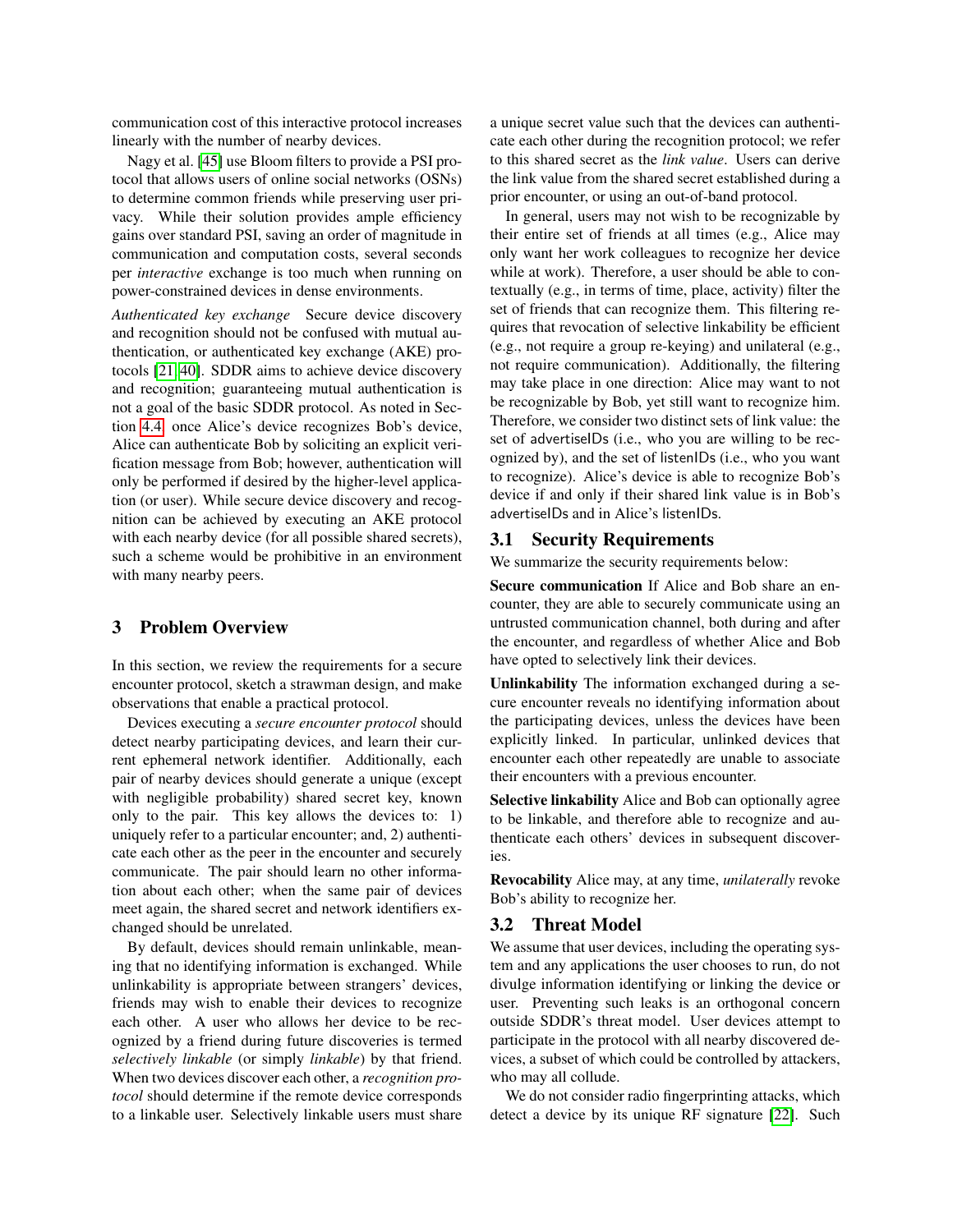attacks may require sophisticated radio hardware, and are outside our threat model.

#### 3.3 Strawman Protocol

A strawman scheme using existing cryptographic tools, namely Diffie-Hellman [\[29\]](#page-12-31) (DH) and Private Set Intersection [\[28,](#page-12-32) [39\]](#page-12-33) (PSI), can meet the requisite security requirements outlined above. Upon detecting a device, the protocol performs a DH exchange to agree upon a shared secret key. By generating a new DH public and private key pair prior to each exchange, devices remain *unlinkable* across encounters.

To recognize selectively linkable devices, the protocol executes PSI over the devices' advertised and listen identifier sets. *Selective linkability* and *revocability* properties are satisfied by all PSI protocols; however, in order to preserve privacy, we require a PSI protocol that supports *unlinkability* across multiple executions.

While the DH+PSI strawman achieves the desired security properties, it is not practical when frequently run on resource constrained devices. As shown in Section [6,](#page-8-0) the computation and communication requirements of existing PSI constructions are prohibitively high.

#### 3.4 Observations

In order to enable a practical protocol we rely on several observations:

First, *strict unlinkability* requires that two different discoveries between a pair of devices are unlinkable, regardless of how closely the discoveries are spaced in time. This property cannot be achieved with a noninteractive protocol, because it requires a change of ephemeral network ID and DH keys after each discovery. In order to use a non-interactive protocol, we must settle for the slightly weaker property of *long-term unlinkability*; devices may be linkable within a time epoch, but they remain unlinkable across epochs. For an epoch on the order of minutes, long-term unlinkability is sufficient in practice. It is important to note that epoch boundaries and durations do not require time synchronization; devices may choose when to change epochs independently.

Second, detecting selectively linked devices requires an intersection of the sets of advertised link values between a pair of devices. Even a simple, *insecure* intersection protocol would require the transmission of the complete sets during each pair-wise device discovery, which is too expensive. However, we note that in a large deployment, discoveries among strangers are far more common than discoveries among linked devices. Therefore, an over-approximation of the set intersection may suffice. False positives can be resolved when two presumed linkable devices attempt to authenticate each other using the shared link value.

Finally, we can take advantage of the fact that link values shared between users are high-entropy values taken from a large space, by design. General purpose PSI protocols, on the other hand, ensure security even when sets contain low-entropy values (e.g., dictionary words).

Using these observations, we present the SDDR protocol, which meets the security requirements with practical performance and energy efficiency.

# <span id="page-4-0"></span>4 SDDR Design

#### 4.1 High-Level Protocol

Like the strawman protocol, SDDR uses DH to exchange a shared secret key with each nearby device; however, SDDR performs the exchange in a non-interactive manner. Periodically, each device broadcasts its DH public key and receives broadcasts from other nearby devices, computing all pair-wise shared secret keys.

SDDR divides time into epochs, during which the ephemeral network address, DH public/private key pair, and advertiseIDs set digest remain constant. Devices are unlinkable *across* epochs, thus preserving *long-term unlinkability*. To avoid expensive synchronous communication, epochs are not synchronized among devices. As a result, the DH computation may fail to produce a shared key if it occurs around an epoch change of either device in a pair. For instance, Alice receives Bob's broadcast in her epoch *n*, but Bob fails to receive Alice's broadcast until her epoch  $n + 1$ , so he computes a different key. Because broadcasts occur more frequently than epoch changes (seconds versus minutes), however, the probability that a broadcast round yields a *shared* key quickly tends to one with every broadcast round.

Since the link identifiers shared between users are high-entropy values chosen from a large space (e.g., a shared key produced during a prior discovery), SDDR can recognize linkable devices by broadcasting salted hashes of their respective set of advertiseIDs. The DH public key is used as the salt; since the salt is different in each epoch, a device cannot be recognized by the bitpattern in its Bloom filter across epochs, that ensuring long-term unlinkability. Each user then searches over the hashes using their own set of listenIDs, along with the corresponding salt value, in order to identify the listenID (if any) associated with the remote device.

However, the communication required for moderatelysize sets (e.g., 256 advertiseIDs) is still too large for an efficient implementation in Bluetooth due to (pseudo-) broadcast message length constraints. By allowing the recognition protocol to *over-approximate* the actual intersection between the set of local listenIDs and remote advertiseIDs, SDDR can use a probabilistic set digest data structure to reduce the communication needed to determine the intersection. The size of the set digests can be parameterized based on the message size restrictions of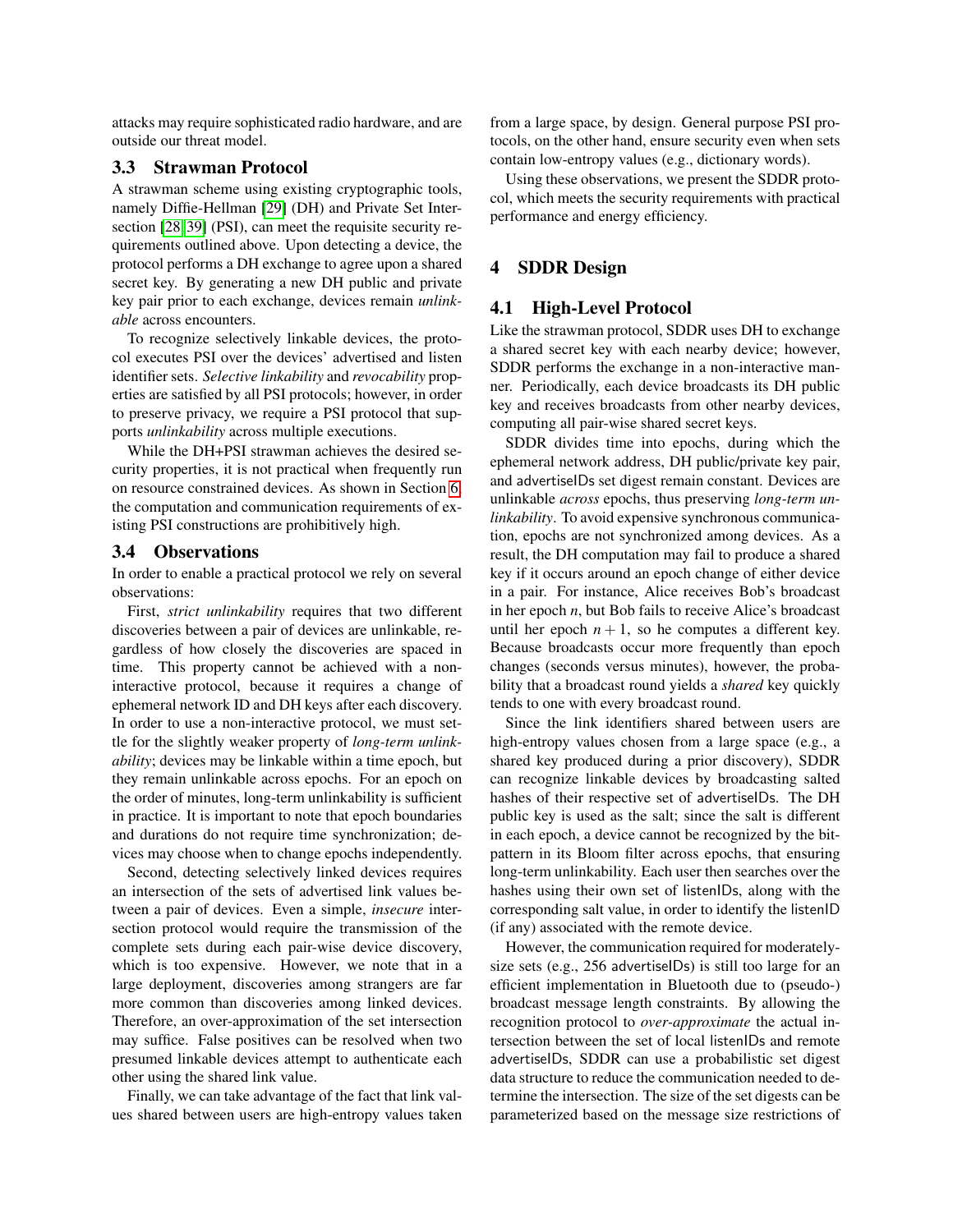the radio standard used for communication. The choice affects performance only; false positives due to the use of set digests can be resolved using the shared link values, and therefore have no bearing on the protocol's security.

The *selective linkability* property is satisfied by the use of non-deterministic hashes of the link identifiers shared by two users, only allowing linkable users to recognize each other. The *revocation* is supported by the user's ability to add or remove link values from the set of advertiseIDs.

#### 4.2 Formal Problem Definition

We divide the non-interactive SDDR protocol into two algorithms (GenBeacon and Recognize), which we formalize below:

#### $beacon \leftarrow GenBeacon(advertiselDs)$

In each epoch, a device wishing to participate in peer encounters executes the GenBeacon algorithm, which takes as input the current set of advertiseIDs. The GenBeacon protocol outputs a message beacon, which the device then broadcasts to nearby devices.

 $(sk,$ listenIDs<sub>re</sub>, L) ← Recognize(beacon<sub>re</sub>, listenIDs) Upon receiving a beacon $_{re}$  from a remote peer, a device executes the Recognize algorithm, which additionally takes in the current set of listenIDs. The Recognize algorithm outputs a secret key *sk*, the set of listen $\text{IDs}_{\text{re}}$  associated with the remote peer, and the link identifier L for this encounter.

#### 4.3 Detailed Protocol Description

Next, we provide a detailed description of the SDDR protocol. Pseudo-code for the *GenBeacon* and *Recognize* algorithms is shown in Figure [1.](#page-5-0) In the protocol, as well as our implementation, we use Bloom filters as the probabilistic set digest data structure; however, other set digests (e.g. Matrix filters [\[46\]](#page-12-34)) could be used instead.

Each user  $P_i$  starts by running GenBeacon in order to generate the beacon message to broadcast during the current epoch. GenBeacon first selects a random DH private key  $\alpha_i$ , which corresponds to the DH public key  $g^{\alpha_i}$ . Afterwards, GenBeacon computes the Bloom filter by hashing each advertiseID within  $AS_i$  (the set of advertiseIDs), using the DH public key as the salt. The resulting beacon contains the public key and the Bloom filter.

Each user  $P_i$  broadcasts their respective beacon during the epoch. After receiving a beacon from a remote user *Pj* , user *P<sup>i</sup>* runs the Recognize algorithm. Recognize first computes the DH secret key dhk<sub>i</sub>, using the local user's DH private key and the remote user's DH public key (as contained in the beacon). Using the dh $k_{ij}$  along with the local and remote DH public keys, Recognize computes the shared link identifier  $L_{ij}$ , which can optionally be used in case the two users wish to selectively link.

Additionally, Recognize computes the key  $sk_{ij}$  using the link identifier  $L_{ij}$ , which the two devices can use to authenticate each other as the peer associated with this encounter, and then securely communicate. Finally, Recognize queries the Bloom filter by hashing each listenID within  $LS<sub>i</sub>$  (the set of listenIDs), using the remote user's DH public key as the salt, resulting in the set of matches *M<sup>j</sup>* .

Recall that  $sk_{ij}$  may not be shared (i.e.,  $sk_{ij} \neq sk_{ji}$ ) in some cases when individual devices decide to change epochs. When a device attempts to communicate using such a key, the authentication will fail, and the device retries with a key produced in a subsequent discovery. Also, to make sure a valid link identifier is used, devices attempt to authenticate each other as part of the pairing process to selectively link.

<span id="page-5-0"></span>Notation: Let BF{*S*} denote a Bloom filter encoding the set *S*. Let  $H_0$ ,  $H_1$ , and  $H_2$  denote independent hash functions later modeled as random oracles in the proof.

**Inputs:** Each user  $P_i$  has a set of listenIDs  $(LS_i)$  and a set of advertiseIDs (*ASi*).

**Outputs:** For all users  $P_j$ , discovered by  $P_i$ ,  $P_i$  outputs:

- 1. *ski j*: A shared secret key
- 2. listenIDs<sub>re</sub>: Set of matching listenID  $\in LS_i$  associated with  $P_i$
- 3. L*i j*: A shared link identifier

Protocol: Each *P<sup>i</sup>* performs the following steps:

#### GenBeacon(*ASi*)

- 1. Select random  $\alpha_i \in_R \mathbb{Z}_p$
- 2. Compute  $BF_i := BF\{H_1(g^{\alpha_i}||x) : x \in AS_i\}$
- 3. Create beacon<sub>*i*</sub> =  $(g^{\alpha_i}, BF_i)$

*Each user P<sup>i</sup> broadcasts* beacon*<sup>i</sup> . For each user P<sup>j</sup> that user P<sup>i</sup> discovers, P<sup>i</sup> runs* Recognize*.*

#### Recognize(beacon*<sup>j</sup>* ,*LSi*)

- 1. Compute DH key dhk<sub>ij</sub> =  $(g^{\alpha_j})^{\alpha_i}$
- 2. Compute link  $L_{ij} := \begin{cases} H_0(g^{\alpha_i}||g^{\alpha_j}||\text{dhk}_{ij}) \text{ if } g^{\alpha_i} < g^{\alpha_j} \end{cases}$
- $H_0(g^{\alpha_j}||g^{\alpha_i}||\text{dhk}_{ij})$  otherwise
- 3. Compute key  $sk_{ij} := \hat{H}_2(\mathsf{L}_{ij})$
- 4. Query for set  $M_j := \{x : x \in LS_i \wedge H_1(g^{\alpha_j}||x) \in BF_j\}$

Figure 1: SDDR Non-Interactive Protocol.

*Hiding Bloom filter load* After receiving multiple Bloom filters, and calculating the distribution of the number of bits set, it is possible to determine the size of the remote user's set of advertiseIDs. This leaks information, which could be used to link devices across multiple epochs. To prevent this leak, the Bloom filters are padded to a global, uniform target number of elements *N*. Rather than computing actual hashes, we randomly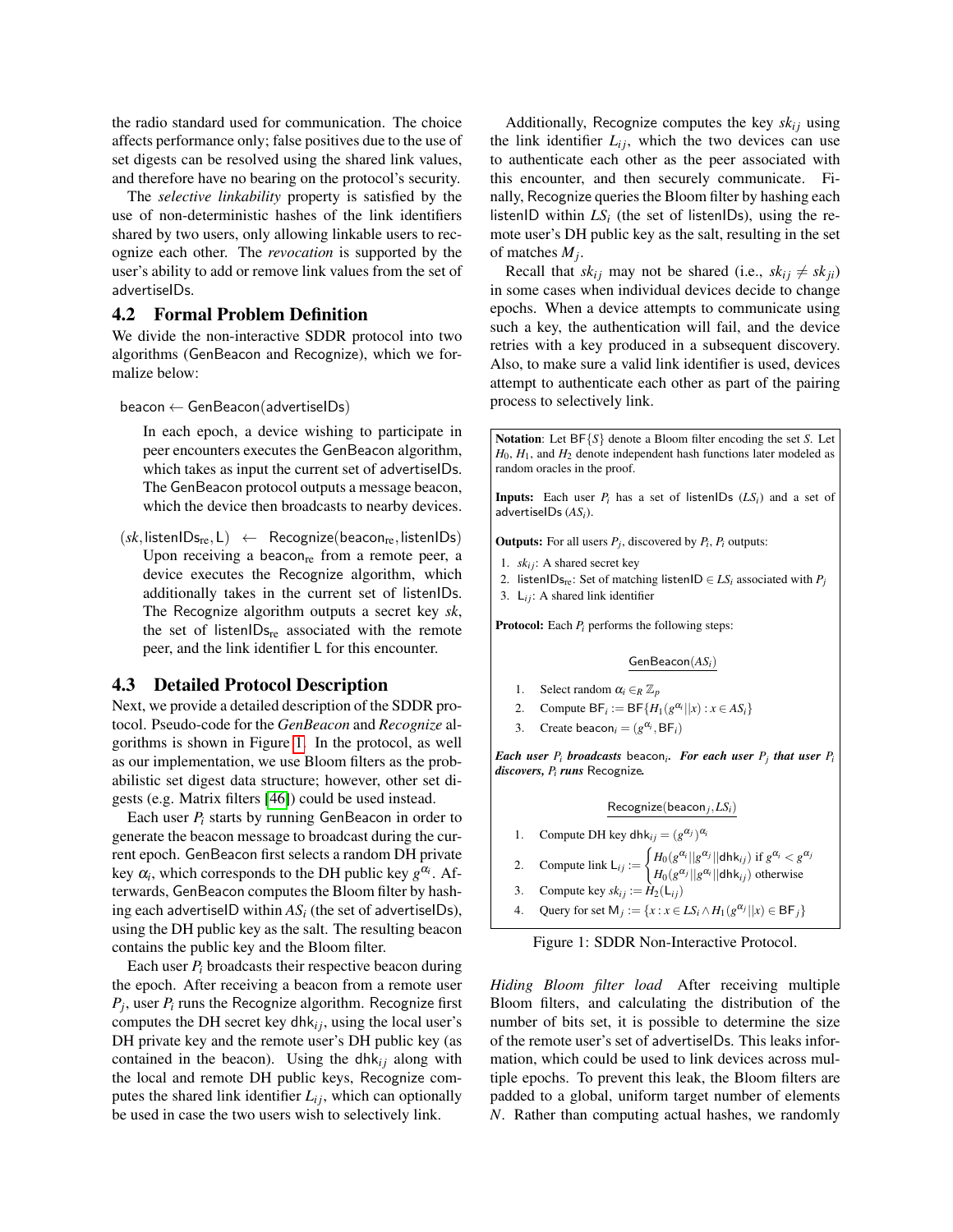select  $K * (N - |advert)$  (not necessarily distinct) bits to set to 1, where  $K$  is the number of hash functions used in creating the Bloom filter.

#### <span id="page-6-1"></span>4.4 Identification and Authentication

Identification and mutual authentication are not required by all applications, and hence are not a part of the basic SDDR protocol. However, identification and authentication can be achieved easily on top of SDDR as follows:

*Identification* Identification allows a user to associate a principal (e.g., "Bob") to a specific encounter through the use of out-of-band (OOB) mechanisms. As part of the identification procedure, the users agree on the link identifier (corresponding to the shared encounter) for the purpose of selective linkability. If Alice wishes to be recognizable by Bob in the future, she will insert the link identifier into her advertiseIDs; likewise, if she wishes to recognize Bob in the future, she will insert the link identifier into her listenIDs. However, choosing to enable (or revoke) recognizability is not part of the identification procedure, and can be performed any time by the user after the initial, one-time identification has taken place.

It is well known that achieving secure identification, resistant to man-in-the-middle (MITM) attacks, requires either an *a priori* shared secret or an OOB channel. Any manual authentication technique [\[32,](#page-12-35)[41,](#page-12-36)[42,](#page-12-37)[53\]](#page-13-6) (e.g., displaying and comparing pictures on both devices, generated from the link identifiers) allows Alice to securely identify Bob's device free of MITM attacks. Additionally, a technique not relying on OOB mechanisms has been proposed by Gollakota et al. [\[34\]](#page-12-38) for 802.11, using tamper-evident messaging to detect and avoid MITM attacks. Note that many applications do not require identification, such as when users wish to (anonymously) share photos with other event participants.

*Mutual authentication* Mutual authentication bootstraps a secure and authenticated session between two peers using an *a priori* shared secret (e.g., the link identifier agreed upon as part of the identification procedure). Suppose that in a previous encounter, Alice and Bob participated in the identification procedure; additionally, both Alice and Bob elected to add the shared link identifier to both their advertiseIDs and listenIDs. Thus, in future encounters, Alice and Bob can now authenticate each other (free of MITM attacks). While the basic SDDR protocol does not provide authentication, it can easily be achieved by sending an explicit verification message. For example, a user can prove to a remote peer that they know the common link identifier *L* by simply sending the verification message  $\langle$ nonce,  $H_3(L||$ nonce $||$ dhk $)\rangle$ .

Alternatively, a user can execute a standard authenticated key exchange (AKE) protocol; however, in the case of SDDR, since a DH key is already exchanged, an explicit verification message is sufficient and cheaper than a standard AKE protocol. Mutual authentication only needs to be performed when requested by an application (or user), and thus is not part of the base SDDR protocol.

<span id="page-6-3"></span>4.5 Suppressing Bloom filter false positives The false positive probability of a Bloom filter, denoted as  $P_{\text{fp}}$ , is computed as a function of: the number of elements inserted (*N*), the size (in bits) of the Bloom filter (*M*), and the number of hash functions per element (*K*). Although Bose et al. [\[47\]](#page-12-39) provide a more accurate (yet not closed form) solution,  $P_{\text{fn}}$  is closely approximated by the following formula:

$$
P_{\text{fp}} = \left(1 - \left[1 - \frac{1}{M}\right]^{KN}\right)^K
$$

In the SDDR protocol, these false positives manifest themselves as selectively linkable principals associated with the remote device (and their current shared encounter). By default, false positives are not reduced over the course of an epoch, and only mutual authentication (see Section [4.4\)](#page-6-1) will allow two peers to check if they are selectively linkable (resolving any false positives). Ideally, we want to provide a way for the matching set  $(M_j)$  in the protocol) to converge towards the exact intersection of the remote peer's advertiseIDs and the user's listenIDs over time.

If one creates multiple Bloom filters, each using a unique set of hash functions (or salt value $(s)$ ), the intersection of the matching sets for the Bloom filters results in an overall matching set with a reduced false positive rate. Within a single epoch, a device can compute and distribute beacons with unique Bloom filters that evolve over time. Since beacons within the same epoch use the same DH public key, we modify Step 2 within the GenBeacon algorithm to additionally use an incrementing counter *count* as part of the salt:

$$
\mathsf{BF}_i := \mathsf{BF}\{H_1(g^{\alpha_i}||x||count) : x \in \mathsf{AS}_i\}
$$

*count* increments each time a beacon is broadcast, and is reset to 0 at the start of every epoch. We use this extension as part of our implementation, as described in Section [5.](#page-6-0)

## <span id="page-6-0"></span>5 SDDR on Android

We have implemented the SDDR protocol on the Android platform as part of a system service. The codebase is written in C++ and runs with root privileges<sup>[1](#page-6-2)</sup>. For development and evaluation, we use Samsung Galaxy

<span id="page-6-2"></span><sup>1</sup>SDDR requires root privileges to handle address changes, as well as to support efficient communication through Extended Inquiry Response (EIR) payloads.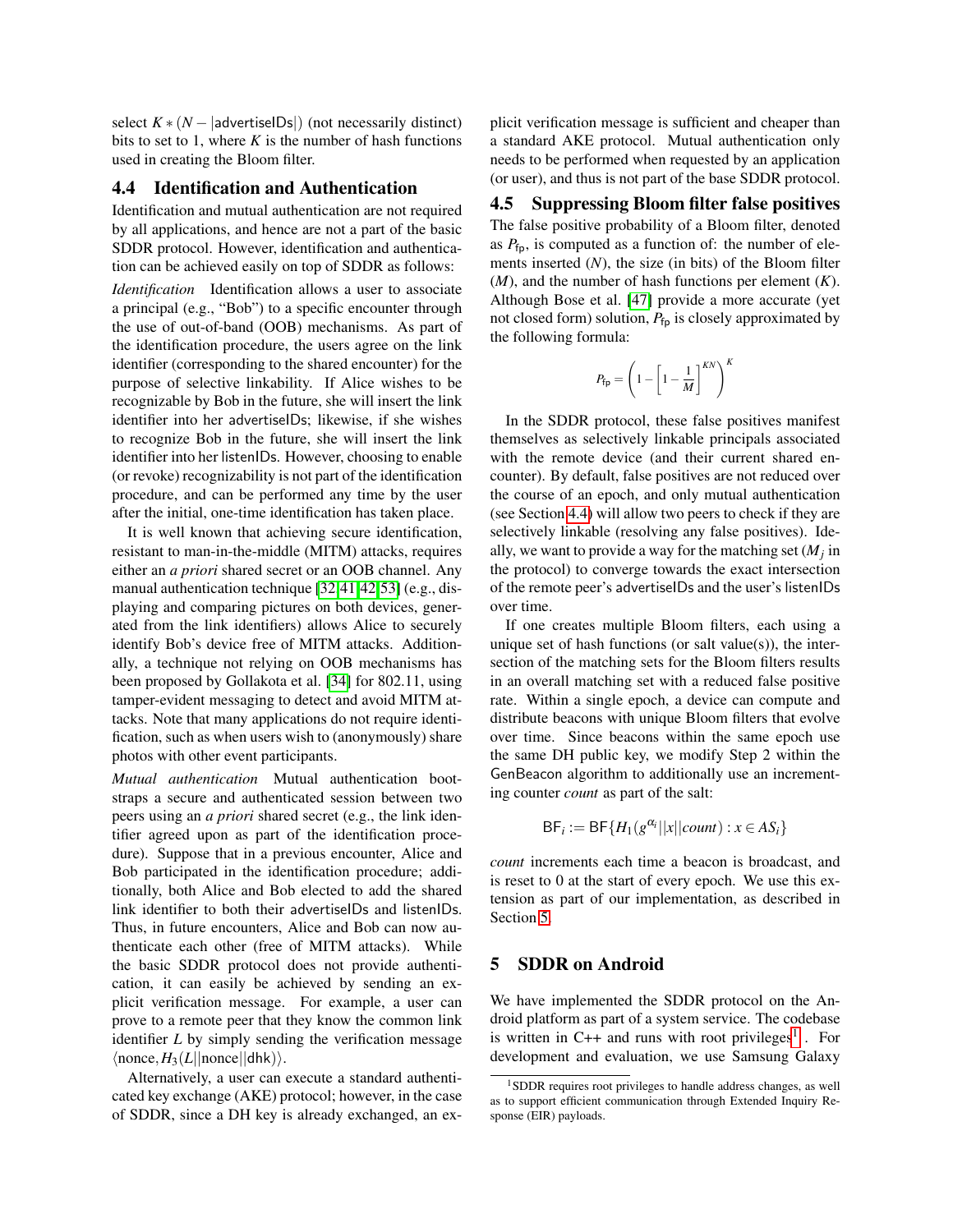Nexus phones running Android 4.1.[2](#page-7-0)<sup>2</sup> with the androidomap-tuna-3.0-jb-mr0 kernel. For our implementation, we selected to use Bluetooth for short-range radio communication; other short-range radios (e.g. WiFi, Zig-Bee) could also be used for this purpose. We selected Bluetooth 2.1 (BT2.1) over BT4 because a BT2.1 implementation closely mirrors the protocol as described; however, we designed a BT4 implementation for use in EnCore [\[17\]](#page-12-40). We use elliptic curve cryptography (ECC) due to the smaller key sizes relative to RSA, selecting the 192-bit curve as recommended by NIST [\[4\]](#page-12-41).

We first describe the implementation of the major components of the SDDR protocol: discovery, handshake, and epoch change. Afterwards, we briefly describe the system service that we developed to allow all applications running on the device to take advantage of SDDR, without each independently managing discoveries. Finally, we discuss our integration of the system service with the open-source Haggle framework [\[8\]](#page-12-42).

#### 5.1 SDDR Protocol Components

*Discovery* In the protocol, a single beacon is broadcast throughout each epoch. In our implementation, since devices must wake up to discover nearby devices and receive their beacon messages, we break down each epoch into multiple discovery intervals. Using the protocol extension described in Section [4.5](#page-6-3) to reduce Bloom filter false positives, we generate and broadcast a new beacon during every discovery interval.

There are two roles that devices can take on within the Bluetooth 2.1 discovery protocol: *discoverable* and *inquirer*. Every device always plays the role of *discoverable*, responding to incoming inquiry scans with information on how the *inquirer* can establish a connection (e.g., MAC address). By using the extended inquiry response (EIR) feature present in BT2.1, which includes an additional 240 byte payload added to the response, *discoverable* devices can transmit their beacon to the discoverer during the inquiry scan itself.

At the start of each discovery interval, a device additionally takes on the role of *inquirer*, performing an inquiry scan in order to collect and process beacon messages from nearby devices. In addition, the device will update its EIR payload with a new beacon message; this payload will be used as a response while *discoverable*.

Devices must only wake up when acting as a *inquirer*. Otherwise, while simply *discoverable*, only the Bluetooth controller (and not the main CPU) must be active; the controller wakes up every 1.28 seconds to listen and respond to inquiry scans from nearby devices.

*Compute keys and recognize* When a *inquirer* detects a new device, which could also be an epoch change by an existing device, it computes the shared secret for the current epoch using the local DH private key and the remote device's DH public key (embedded in the beacon). For each device: 1) for its first beacon, the *inquirer* queries the Bloom filter contained in the beacon using  $H_1(g^{\alpha_i}||x||count)$  for each *x* in its set of listenIDs; 2) for subsequent beacons, the *inquirer* queries the Bloom filter only for each *x* previously determined to be in the intersection.

*Periodic MAC address change* SDDR ensures that the discovery and recognition protocol does not leak linkable information. However, the underlying Bluetooth packets have a static MAC address that can be used to track the device (and the user). As part of our Bluetooth implementation, we choose a random Bluetooth MAC address at the start of every epoch. BT2.1 does not provide a native interface for changing MAC addresses "on-the-fly"; therefore, we reset the Bluetooth controller each time the address is changed (once per epoch, nominally fifteen minutes). Unfortunately, this reset closes ongoing connections and invalidates existing device pairings; however, the BT4 specification supports changing the public (random) address for the device while maintaining the private address for paired devices.

#### 5.2 SDDR Integration

We chose to implement the SDDR protocol as part of a system service on Android. The centralized service allows for greater energy efficiency as it can broadcasts discovery information to all applications via IPC mechanisms, as opposed to each application performing its own discovery. Currently, we allow applications to connect to the service via local Unix sockets. Applications receive messages for each discovered device, along with the shared secret and identity information (if selectively linkable) for SDDR-aware devices.

*Haggle* Haggle is a mobile communication platform for device-to-device radio communication, and supports a number of content sharing apps. A photo sharing app, for instance, shares with nearby devices photos whose textual attributes match a user's specified interests.

To demonstrate some of SDDR's capabilities, we have modified Haggle to use SDDR. This enables Haggle and its applications to communicate securely with nearby devices, without revealing any linkable information and without the risk of tracking by third parties. We have modified Haggle's photo sharing app to take advantage of SDDR's features. Users can add a special attribute to a photo, which narrows its visibility to a specified set of linkable user(s). If a photo carries this attribute, it is eligible for sharing only with devices of linkable users in

<span id="page-7-0"></span><sup>2</sup>The Android 4.4 release would provide additional energy savings with respect to suspend and wakeup transitions due to the updated AlarmManager API.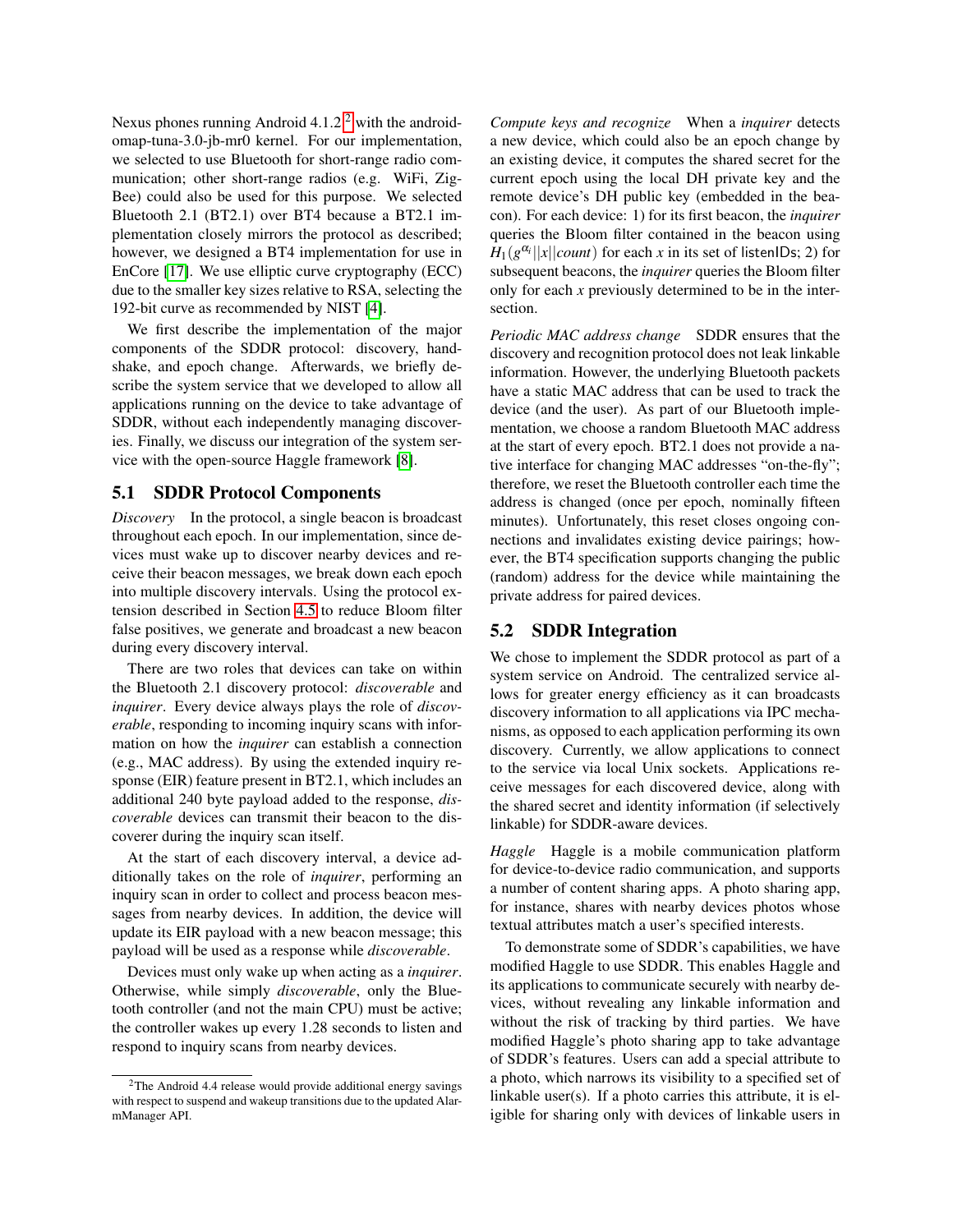this set. Finally, when a photo is shared, it is encrypted with the shared key established by SDDR.

## <span id="page-8-0"></span>6 Experimental Results

In order to evaluate the design and implementation of SDDR, we first perform a comparison to the strawman protocol by focusing on the PSI portion in comparison to our Bloom filter-based approach. Secondly, we look at energy consumption both at the level of benchmarking individual operations within the SDDR (and other) protocols, as well as battery life consumption over the course of a day. Additionally, we attempt to analyze the scalability (and DoS resistance) of the SDDR protocol by extrapolating energy consumption results to a large number of devices. For a more application-level evaluation, we refer the reader to our work on EnCore [\[17\]](#page-12-40), which includes a deployment with 35 users, using a BT4 implementation of SDDR.

#### 6.1 Comparison with PSI

We measure the SDDR discovery protocol computation time while varying the number of linkable identifiers, and compare the elapsed time to that required for a PSI protocol. We use an implementation [\[11\]](#page-12-43) of the JL10 scheme [\[38\]](#page-12-44), one of the fastest schemes known-to-date. JL10 is secure and can be modified to achieve unlinkability across sessions. Both protocols are executed using a single core on the 1.2 GHz ARM Cortex-A9 processor.

Figure [2](#page-8-1) shows the run times for each protocol; each bar is an average of 50 runs, with error bars denoting the  $5<sup>th</sup>$  and  $95<sup>th</sup>$  percentile values. We divide SDDR into two separate trials, varying the number of advertisements in order to achieve the specified false positive rates for each trial. Additional advertisements do not require much computation time because SDDR only uses the complete set of listen IDs for the first Bloom filter; afterwards, SDDR uses the matching set of listen IDs, which quickly converges towards the actual intersection.

Results show that SDDR is up to *four orders of magnitude* faster than standard PSI. The gain in performance is crucial for practical deployment, as these computations take place for every discovered device. In order to preserve user privacy against tracking, large maximum set sizes (128 to 256 entries) with random entry padding must be used with typical PSI protocols; alternatively, a size-hiding PSI scheme [\[18\]](#page-12-45) can be used, but the perfor-mance in practice is worse than the scheme we used [\[10\]](#page-12-46).

#### 6.2 Energy Consumption

SDDR runs on resource-constrained devices, therefore we evaluate its energy consumption in detail. First, we look at microbenchmarks for the individual components of the protocol (e.g., discovery), as well as various idle states, which provide a baseline for energy consumption.

<span id="page-8-1"></span>

Figure 2: Protocol execution times of PSI versus SDDR for an encounter with varying sizes of advertised sets of link values. The "# disc" represents the number of discovery beacons used to compute the matching set, with  $P_{\text{fp}}$  as the associated false positive probability.

Second, we collect and analyze power traces of our protocol over several epochs in order to determine the battery life cost of frequently running our handshake protocol over the course of a day. Third, we estimate the reduction in battery consumption when in densely crowded areas, or under denial of service attacks, a device discovers the specification maximum of 255 devices per inquiry scan [\[3\]](#page-12-18). In order to monitor energy consumption over time, we use the BattOr [\[49\]](#page-13-7) power monitor.

*Microbenchmarks* In Table [2,](#page-9-0) we outline the results from the microbenchmark experiments. We collect 25 data points for each experiment, and present the average values in the table above. We enable airplane mode on the device for each test, ensuring that all radio interfaces are disabled unless otherwise explicitly requested. Idle state requires very little power, as the device remains in suspended state with the main processor powered off. Since epoch changes require disabling and re-enabling the hardware Bluetooth controller, the controller requires several seconds to return to its working state. An epoch change requires 568mJ energy consumption — however, note that epoch changes are relatively infrequent (e.g., every fifteen minutes) compared to discovery.

Additionally, we collected power traces for various discovery and recognition protocols. When there are no nearby devices, the baseline discovery protocol in Bluetooth 2.1 costs 1363mJ per discovery. In comparison, our implementation of the SDDR protocol over Bluetooth 2.1 incurs only 7% additional energy cost while executing the recognition protocol with 5 nearby devices (and using 256 advertised and listen IDs). The implementation of the DH+PSI strawman over Bluetooth 2.1 requires much more energy per execution, over an order of magnitude greater than the baseline (43,335mJ compared to 1,363mJ). This is expected as the PSI protocol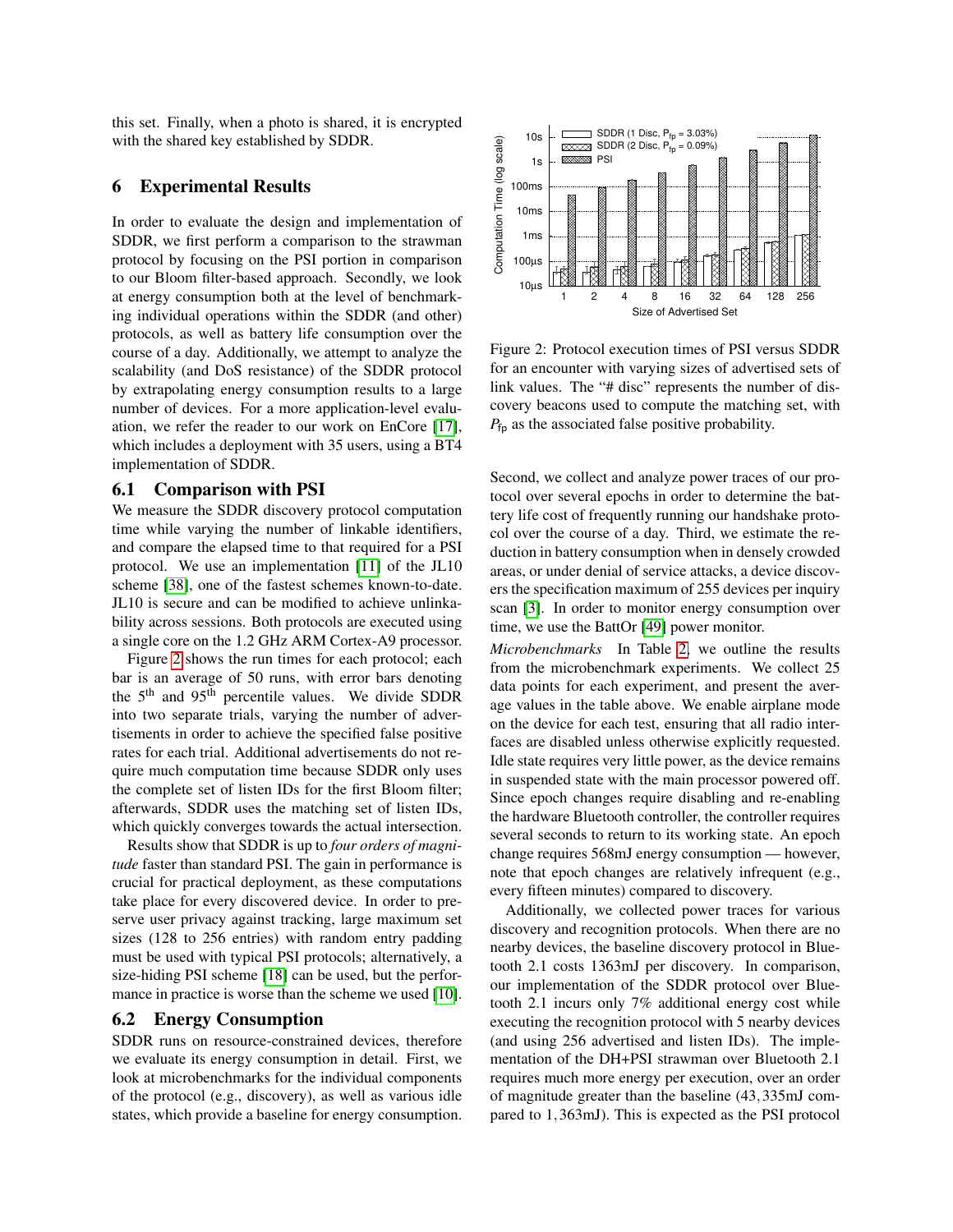<span id="page-9-0"></span>

|                             | Avg. Power | <b>Energy</b> |
|-----------------------------|------------|---------------|
| <b>Component</b>            | (mW)       | (mJ)          |
| Idle                        | 1.73       |               |
| Bluetooth 2.1               |            |               |
| Discovery (0 Devices)       | 118        | 1,363         |
| <b>Incoming Connection</b>  | 200        | 893           |
| Discovery and Recognition   |            |               |
| (5 Devices, 256 Listen IDs) |            |               |
| SDDR over BT2.1             | 124        | 1,464         |
| DH+PSI over BT2.1           | 404        | 43,335        |
| Resolve Addr in BT4.0       | 226        | 737           |
| <b>SDDR Epoch Change</b>    | 178        | 568           |

Table 2: Average power and energy consumed by various components, or system states. Components which have energy consumption marked as '-' have no well defined duration.

is not as efficient as SDDR in terms of computation (See Figure [2\)](#page-8-1) and communication, and it must execute an interactive protocol for each nearby device.

The ResolveAddr protocol, implemented as per the Bluetooth 4.0 specification, requires less energy (737mJ) compared to other schemes; however, it neither exchanges a session key, nor supports efficient revocation of the set of linked users [\[3\]](#page-12-18). ResolveAddr is optimized to support a limited feature set, and uses the efficient broadcast channels made available in Bluetooth 4.0.

In addition, as a point of comparison between interactive and non-interactive protocols, we collected power traces for a device waking up to handle an incoming connection over Bluetooth 2.1 (without performing any work). This incoming connection consumes an average of 893mJ, which is roughly 65% of the cost of an entire discovery operation. This connection cost scales linearly, which makes interactive protocols impractical for handling many nearby devices.

*Reduction in battery life* In order to gauge the reduction in battery life of frequently running a discovery and recognition protocol, we collected power traces for various protocol configurations with up to 5 nearby devices over the course of two epochs (30 minutes). For each protocol, we evaluate two different discovery intervals (60 and 120 seconds); existing applications, such as Haggle [\[8\]](#page-12-42), use a 120 second interval. Since the energy consumption remains the same across two epochs, we extrapolate the energy consumed to a full day (24 hour period), as shown in Table [3.](#page-9-1)

The Samsung Galaxy Nexus battery has a capacity of 6.48Wh, which we convert to 23,328J for the purpose of comparisons within the table. With 5 nearby devices, SDDR uses 5.57% of the battery life per day with a 120 second discovery interval; ResolveAddr uses slightly less than SDDR (around 3%), due to the reduced discovery costs. In comparison, the DH+PSI protocol

<span id="page-9-1"></span>

|                                     | <b>Energy</b> | <b>Battery</b> |
|-------------------------------------|---------------|----------------|
| <b>State</b>                        | (J)           | (%)            |
| <b>Full Battery</b>                 | 23,328        | 100            |
| Idle                                | 150           | 0.64           |
| Idle with Bluetooth                 | 188           | 0.81           |
| Running (5 Devices, 256 Listen IDs) |               |                |
| (60s Discovery Interval)            |               |                |
| SDDR over BT2.1                     | 2,511         | 10.76          |
| Resolve Addr in BT4.0               | 1.260         | 5.40           |
| DH+PSI over BT2.1                   | 44.619        | 191.27         |
| IncConn over BT2.1                  | 9.143         | 39.19          |
| (120s Discovery Interval)           |               |                |
| SDDR over BT2.1                     | 1,300         | 5.57           |
| Resolve Addr in BT4.0               | 718           | 3.08           |
| DH+PSI over BT2.1                   | 35,097        | 150.45         |

Table 3: Energy and battery life consumption for different states and protocol configurations over the course of one full day. A daily battery consumption of  $p\%$  means that the battery would last  $100/p$  days if the device runs the corresponding protocol and is otherwise idle.

consumes around 150% of the battery over the course of 24 hours. This means that the battery would completely drain within 16 hours, or within only 12.6 hours when using the 60 second discovery interval. IncConn provides a point of reference for the base-line battery life of an interactive protocol—without executing any protocol, it consumes around four times as much energy as SDDR.

As previously mentioned, we assume that each discovery returns 5 *new* nearby devices; in the case of SDDR, this requires computing the shared secret and using the complete set of listen IDs (instead of the matching set) to query the received Bloom filter. In practice, there will not always be 100% churn in nearby devices in each discovery period, meaning that these results are *conservative estimates* of actual energy consumption.

In order to provide a visual comparison between the protocols, we present snapshots of a single 120 second discovery interval for both the SDDR and DH+PSI protocols in Figure [3.](#page-10-0) These snapshots show the power consumed at each point in time; energy consumption is computed by integrating over a given interval of time. Both protocols initiate a discovery at around the 20 second mark. Since we designed the SDDR protocol to support non-interactive execution, SDDR over BT2.1 can take advantage of executing both the discovery and recognition portions at the same time. Unlike SDDR, the DH+PSI protocol must perform an interactive recognition protocol that takes longer than the discovery process itself, and must be performed individually with each nearby device. In the right half of the plot, both devices handle incoming discovery and recognition requests from nearby devices (5 for SDDR, and 1 for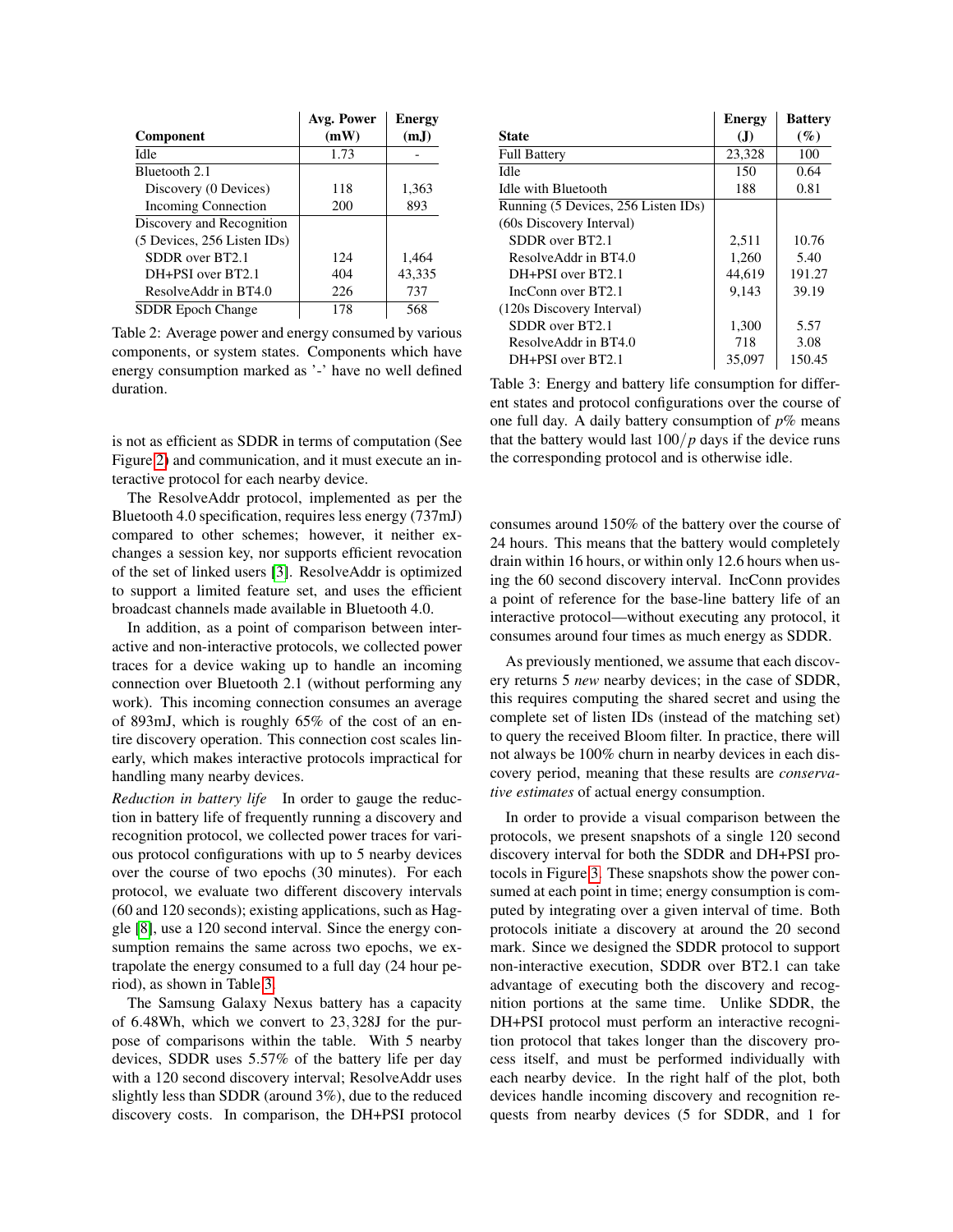<span id="page-10-0"></span>

Figure 3: Power traces from running the SDDR and DH+PSI protocols (implemented over Bluetooth 2.1) for one discovery interval of 120 seconds.

DH+PSI). Even for the case of a single nearby device, DH+PSI is not practical.

*Crowds and DoS attacks* A frequently running protocol such as SDDR can potentially open up a new avenue of attack, whereby attackers can try to exhaust the battery of a victim device by forcing it to continually perform new discoveries. Even in benign scenarios, a device may legitimately perform many discoveries over a prolonged interval, e.g., when the user is at a stadium or an indoor auditorium, and the device encounters many other Bluetooth enabled devices. In this section, we experiment with these extreme scenarios, and show that SDDR does not adversely affect battery consumption, regardless of the number of peers it discovers. At the same time, SDDR is able to discover linked peers, and provide reasonable performance even in crowded spaces.

In order to study these worst-case scenarios for SDDR, we estimate the reduction in battery life assuming that there are 255 *new* device responses for every inquiry scan we perform. We use three components of energy consumption for our estimate: idle with Bluetooth running in discoverable mode  $(E_{BT})$ , epoch changes  $(E_{EC})$ , and discoveries  $(E_D)$ . Each of these components represents the amount of energy consumed in mJ over the course of a full day (24 hours), and together represent the aggregate energy consumption while running the SDDR protocol:

$$
E_{SDDR}(d,i) = E_{BT}(d,i) + E_{EC} + E_D(d,i)
$$
\n<sup>(1)</sup>

<span id="page-10-1"></span> $E_{BT}(d,i)$  and  $E_D(d,i)$  vary with respect to the number of nearby devices (*d*), and the discovery interval in seconds (*i*). We measured the average energy consumption for cases of 1, 3, and 5 discovering devices, for discovery intervals of 60 and 120 seconds. Additionally, we use the results of the microbenchmarks from Table [2](#page-9-0) to provide formulas for the energy consumed by epoch changes and

<span id="page-10-2"></span>

Figure 4: Estimated daily battery life consumption while running the SDDR protocol, for varying numbers of nearby devices.

discoveries. We assume a linear model, with respect to the number of nearby devices (*d*), for each *i* (either 60 or 120 seconds) in computing the formulas for  $E_{BT}(d, i)$ and  $E_D(d, i)$ . The energy consumed by epoch changes  $(E_{EC})$  does not vary with respect to *d* or *i*.

We validate Equation [1](#page-10-1) by comparing its results to the measured values from Table [3.](#page-9-1) Without any nearby devices, our estimates are off by 1.96% and 0.66% for 60 and 120 second discovery intervals respectively. Likewise for the case of 5 devices, our estimates deviate from the measurement results by 4.61% and 1.74%.

The estimated daily battery life consumption for varying numbers of nearby devices is shown in Figure [4.](#page-10-2) Over the course of an entire day, running the SDDR protocol with a 120 second discovery interval consumes 27.82% battery life in this worst-case scenario.

*Comparison with SmokeScreen* We compare the performance of our protocol with SmokeScreen's discovery protocol [\[27\]](#page-12-5). SmokeScreen requires sending one clique signal per advertised ID, and does not use a set-digest data structure (e.g. Bloom filter) to aggregate them. In the authors' implementation, the clique signals are sent over a Bluetooth name request, which holds 248 bytes of data, i.e., roughly 4 clique signals. This makes Smoke-Screen less scalable with larger advertised sets: 1) for more than 4 advertised IDs, the clique signals have to be sent over multiple Bluetooth name requests (increasing the discovery latency), and 2) sending multiple name requests for large advertised sets also lead to additional energy consumption. SDDR requires a constant amount of time to detect linkability to a given false positive rate, while SmokeScreen's detection time increases linearly with respect to the number of clique signals.

Since the SmokeScreen measurements were reported several years back, we re-evaluated the energy consumption for SmokeScreen on a recent device. In our measurement, we *conservatively* estimate the energy consump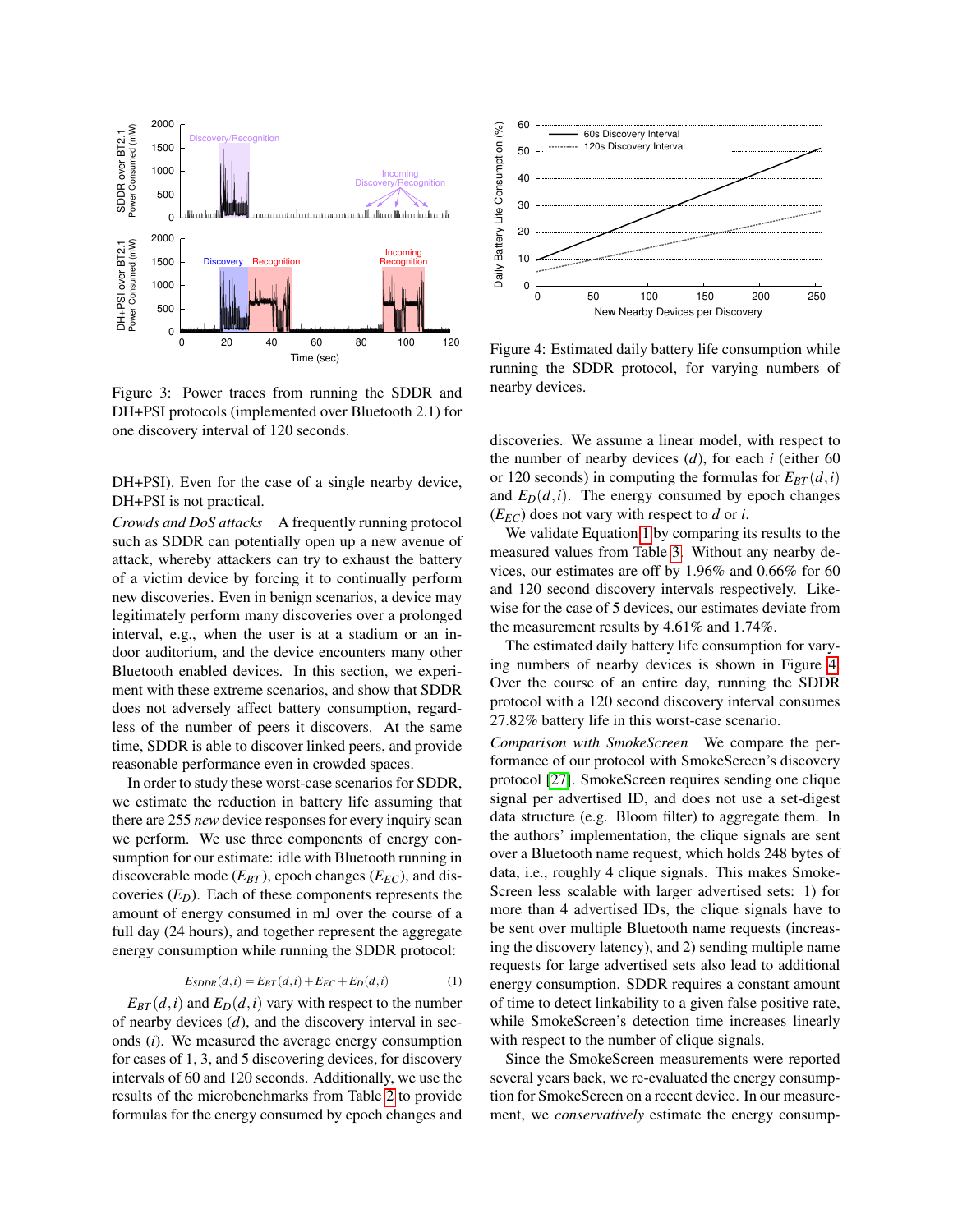tion for SmokeScreen, by measuring only communication related, but not computation- or storage-related energy overhead. Our results suggest that in the case of one nearby device, SmokeScreen's communication consumes 1,628mJ of energy; for three devices, this increases to 2,071mJ. Unfortunately, the cost of performing a name request for each individual nearby device is prohibitively expensive. For the same amount of energy spent by SmokeScreen with 3 nearby devices, SDDR can discover and process 35 nearby devices (from Equation [1\)](#page-10-1).

#### <span id="page-11-0"></span>7 Discussion

In this section, we discuss properties and implications of the somewhat unique communication model provided by SDDR, which departs from the norm in two basic ways:

- SDDR decouples confidentiality from identity: encounter peers can communicate securely, even though they do not know each other, and cannot recognize each other during future encounters.
- Communication within SDDR is both defined and limited by radio range, which may not necessarily conform to application semantics.

## 7.1 Confidentiality without Identity

SDDR's secure encounter primitive provides, in effect, a per-encounter mutual pseudonym for the encounter peers, and an associated shared key. It enables the peers to name each other and communicate securely during their encounter, and at any time after their encounter via an untrusted rendez-vous service. The peers can name and authenticate each other as participants in a specific encounter and communicate securely, while remaining anonymous and unlinkable otherwise (assuming they do not reveal linkable information within their communication). Interestingly, if the users choose, this type of anonymous interaction during an encounter can form the basis for mutual identification and authentication.

Prior systems rely on anonymous or unlinkable encounters between peers, such as SMILE [\[43\]](#page-12-4) which supports finding missed connections, and SmokeScreen [\[27\]](#page-12-5) which allows two anonymous peers to exchange addresses for further communication (e.g., E-mail addresses) through the use of a trusted third party service.

# 7.2 Radio-Range Limited Communication

SDDR communication is limited to radio range, nominally 10 meters for Bluetooth 2.1 (50 meters for the latest Bluetooth 4.0 standard). From an application design point-of-view, range-limited communication may inhibit, but can also prove useful.

Without a third-party data repository or additional protocol mechanisms, e.g., a multi-hop structure, applications that provide notifications among devices beyond radio range cannot be implemented. For example, SDDR cannot be used to replicate the functionality of Google Latitude, which provides updates on friend locations independent of physical distance.

Yet another problem may be that the radio range is not limiting enough! For instance, consider an application that wants to create pairwise encounters and share a group secret only between users who are in the same room. Nothing within SDDR will prevent messages from being received outside the room, enabling a passive eavesdropper to learn the group secret. External mechanisms, in case of the room limited communication, possibly a fast attenuating ultrasound identification beacon are required to manage the impedance mismatch between application semantics and radio range. In general, application designers may choose to use SDDR for a base level of peer detection, and impose criteria that filters unwanted peers.

However, we note that radio range limited communication can have beneficial effects as well. In many situations, the Bluetooth radio range includes the attendees of a socially meaningful event—those with whom a user is likely to interact or share an experience.

Finally, the confidentiality and anonymity provided by SDDR may disproportionately empower abusive users, who could, e.g., spam or otherwise abuse those who are nearby. Here, radio range limited communication provides both a bound on abusive communication and a rudimentary form of accountability. If SDDR is used for malice, the victim is assured that the source of the communication is nearby. The victim could move, or provide evidence of misbehavior (received messages) to law-enforcement authorities. The physical proximity (either of the sender or an accomplice) required for communication within SDDR can potentially serve as a deterrent to abusive communication.

## <span id="page-11-1"></span>8 Conclusion

In this paper, we articulate the need for efficient secure mobile encounters and their requirements, including selective linkability and efficient revocation. We propose a light-weight protocol called SDDR, which provably meets the security requirements under the random oracle model, and enables highly scalable and energy-efficient implementations using Bluetooth. Experimental results show that our protocol outperforms standard Private Set Intersection by four orders of magnitude. Additionally, its energy efficiency exceeds that of SmokeScreen by an order of magnitude, while supporting stronger guarantees. Energy consumption (and the resulting battery life)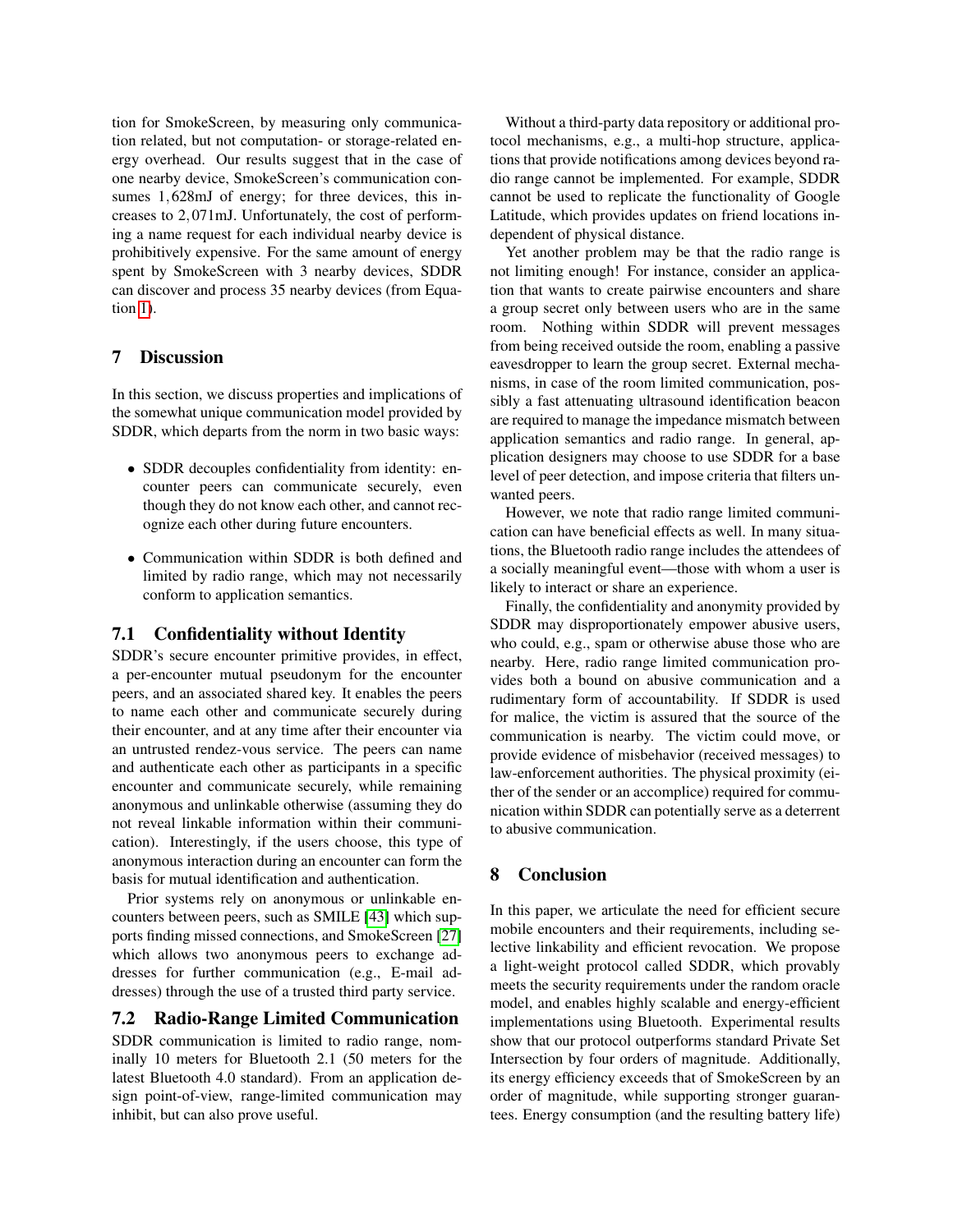remain practical even under worst-case conditions like dense crowds or DoS attacks.

## Acknowledgments

We thank the anonymous reviewers and Jianqing Zhang for their helpful comments, as well as the Max Planck Society. We also thank Rohit Ramesh for his help in integrating SDDR with Haggle. This work was partially supported by the U.S. National Science Foundation under awards IIS-0964541 and CNS-1314857, a Sloan Research Fellowship, as well as by Google Research Awards.

#### References

- <span id="page-12-13"></span>[1] AllJoyn. [http://www.alljoyn.org.](http://www.alljoyn.org)
- <span id="page-12-15"></span>[2] Bluetooth 2.0 Specification. [https://www.bluetooth.org/docman/](https://www.bluetooth.org/docman/handlers/DownloadDoc.ashx?doc_id=40560) [handlers/DownloadDoc.ashx?doc](https://www.bluetooth.org/docman/handlers/DownloadDoc.ashx?doc_id=40560)\_id=40560.
- <span id="page-12-18"></span>[3] Bluetooth Specification Core Version 4.0. [https://www.bluetooth.](https://www.bluetooth.org/docman/handlers/downloaddoc.ashx?doc_id=229737) [org/docman/handlers/downloaddoc.ashx?doc](https://www.bluetooth.org/docman/handlers/downloaddoc.ashx?doc_id=229737) id=229737.
- <span id="page-12-41"></span>[4] Federal Information Processing Standards Publication: Digital Signature Standard (DSS). [http://nvlpubs.nist.gov/nistpubs/FIPS/](http://nvlpubs.nist.gov/nistpubs/FIPS/NIST.FIPS.186-4.pdf) [NIST.FIPS.186-4.pdf.](http://nvlpubs.nist.gov/nistpubs/FIPS/NIST.FIPS.186-4.pdf)
- <span id="page-12-2"></span>[5] FireChat. [http://www.opengarden.com/firechat.](http://www.opengarden.com/firechat)
- <span id="page-12-0"></span>[6] Foursquare. [https://foursquare.com/.](https://foursquare.com/)
- <span id="page-12-1"></span>[7] Google Latitude. [http://www.google.com/latitude.](http://www.google.com/latitude)
- <span id="page-12-42"></span>[8] Haggle. [http://www.haggleproject.org.](http://www.haggleproject.org)
- <span id="page-12-14"></span>[9] LoKast. [http://www.lokast.com.](http://www.lokast.com)
- <span id="page-12-46"></span>[10] Personal communication with Emiliano De Cristofaro.
- <span id="page-12-43"></span>[11] Privacy-preserving Sharing of Sensitive Information Toolkit. [http://sprout.ics.uci.edu/projects/iarpa-app/code/psst-psi.tar.gz.](http://sprout.ics.uci.edu/projects/iarpa-app/code/psst-psi.tar.gz)
- <span id="page-12-7"></span>[12] StickNFind. [https://www.sticknfind.com/.](https://www.sticknfind.com/)
- <span id="page-12-6"></span>[13] Tile. [http://www.thetileapp.com/.](http://www.thetileapp.com/)
- <span id="page-12-8"></span>[14] Venmo. [https://venmo.com/.](https://venmo.com/)
- <span id="page-12-3"></span>[15] Whisper. [http://whisper.sh/.](http://whisper.sh/)
- <span id="page-12-9"></span>[16] Google Fires Engineer for Violating Privacy Policies. [http:](http://www.physorg.com/news203744839.html) [//www.physorg.com/news203744839.html,](http://www.physorg.com/news203744839.html) 2010.
- <span id="page-12-40"></span>[17] ADITYA, P., ERDÉLYI, V., LENTZ, M., SHI, E., BHATTACHAR-JEE, B., AND DRUSCHEL, P. EnCore: Private, Context-based Communication for Mobile Social Apps. In *MobiSys* (2014).
- <span id="page-12-45"></span>[18] ATENIESE, G., DE CRISTOFARO, E., AND TSUDIK, G. (If) Size Matters: Size-hiding Private Set Intersection. In *PKC* (2011).
- <span id="page-12-10"></span>[19] BAKER, L. B., AND FINKLE, J. Sony PlayStation Suffers Massive Data Breach. http://www.reuters.com/article/2011/04/26/ussony-stoldendata-idUSTRE73P6WB20110426, 2011.
- <span id="page-12-20"></span>[20] BLOOM, B. H. Space/Time Trade-offs in Hash Coding with Allowable Errors. *Communications of the ACM 13* (1970).
- <span id="page-12-28"></span>[21] BRESSON, E., CHEVASSUT, O., AND POINTCHEVAL, D. Provably Secure Authenticated Group Diffie-Hellman Key Exchange. *TISSEC 10*, 3 (July 2007).
- <span id="page-12-30"></span>[22] BRIK, V., BANERJEE, S., GRUTESER, M., AND OH, S. Wireless Device Identification with Radiometric Signatures. In *Mobi-Com* (2008).
- <span id="page-12-21"></span>[23] BRODER, A., AND MITZENMACHER, M. Network Applications of Bloom Filters: A Survey. *Internet Mathematics 1* (2004).
- <span id="page-12-11"></span>[24] CALANDRINO, J. A., KILZER, A., NARAYANAN, A., FELTEN, E. W., AND SHMATIKOV, V. "You Might Also Like: " Privacy Risks of Collaborative Filtering. S&P.
- <span id="page-12-24"></span>[25] CHAMPION, A. C., ZHANG, B., TENG, J., AND YANG, Z. D-Card: A Distributed Mobile Phone Based System for Relaying Verified Friendships. In *INFOCOM WKSHPS* (2011).
- <span id="page-12-23"></span>[26] CHANG, Y.-C., AND MITZENMACHER, M. Privacy Preserving Keyword Searches on Remote Encrypted Data. In *Applied Cryptography and Network Security* (2005).
- <span id="page-12-5"></span>[27] COX, L. P., DALTON, A., AND MARUPADI, V. SmokeScreen: Flexible Privacy Controls for Presence-sharing. In *MobiSys* (2007).
- <span id="page-12-32"></span>[28] CRISTOFARO, E. D., KIM, J., AND TSUDIK, G. Linear-Complexity Private Set Intersection Protocols Secure in Malicious Model. In *ASIACRYPT* (2010).
- <span id="page-12-31"></span>[29] DIFFIE, W., AND HELLMAN, M. E. New Directions in Cryptography. *IEEE Transactions on Information Theory* (1976).
- <span id="page-12-26"></span>[30] DONG, C., CHEN, L., AND WEN, Z. When Private Set Intersection Meets Big Data: An Efficient and Scalable Protocol. In *SIGSAC* (2013).
- <span id="page-12-25"></span>[31] FU, Y., AND WANG, Y. BCE: A Privacy-preserving Commonfriend Estimation Method for Distributed Online Social Networks without Cryptography. In *CHINACOM* (2012).
- <span id="page-12-35"></span>[32] GEHRMANN, C., MITCHELL, C. J., AND NYBERG, K. Manual Authentication for Wireless Devices. *RSA Cryptobytes 7*, 1 (Spring 2004), 29–37.
- <span id="page-12-22"></span>[33] GOH, E.-J. Secure Indexes. *IACR Cryptology ePrint Archive* (2003).
- <span id="page-12-38"></span>[34] GOLLAKOTA, S., AHMED, N., ZELDOVICH, N., AND KATABI, D. Secure In-Band Wireless Pairing. In *USENIX Security* (2011).
- <span id="page-12-16"></span>[35] GREENSTEIN, B., MCCOY, D., PANG, J., KOHNO, T., SE-SHAN, S., AND WETHERALL, D. Improving Wireless Privacy with an Identifier-free Link Layer Protocol. In *MobiSys* (2008).
- [36] GRUTESER, M., AND GRUNWALD, D. Enhancing Location Privacy in Wireless LAN Through Disposable Interface Identifiers: A Quantitative Analysis. In *WMASH* (2003).
- <span id="page-12-17"></span>[37] HU, Y.-C., AND WANG, H. A Framework for Location Privacy in Wireless Networks. In *SIGCOMM Asia Workshop* (2005).
- <span id="page-12-44"></span>[38] JARECKI, S., AND LIU, X. Fast Secure Computation of Set Intersection. In *SCN* (2010).
- <span id="page-12-33"></span>[39] JARECKI, S., AND SAXENA, N. Authenticated Key Agreement with Key Re-use in the Short Authenticated Strings Model. In *SCN* (2010).
- <span id="page-12-29"></span>[40] KATZ, J., AND YUNG, M. Scalable Protocols for Authenticated Group Key Exchange. *J. Cryptol. 20*, 1 (Jan. 2007).
- <span id="page-12-36"></span>[41] LAUR, S., AND NYBERG, K. Efficient Mutual Data Authentication Using Manually Authenticated Strings. In *CANS* (2006).
- <span id="page-12-37"></span>[42] LIN, Y.-H., STUDER, A., HSIAO, H.-C., MCCUNE, J. M., WANG, K.-H., KROHN, M., LIN, P.-L., PERRIG, A., SUN, H.-M., AND YANG, B.-Y. SPATE: Small-group PKI-less Authenticated Trust Establishment. In *MobiSys* (2009).
- <span id="page-12-4"></span>[43] MANWEILER, J., SCUDELLARI, R., AND COX, L. P. SMILE: Encounter-based Trust for Mobile Social Services. In *CCS* (2009).
- <span id="page-12-19"></span>[44] MOHAISEN, A., FOO KUNE, D., VASSERMAN, E., KIM, M., AND KIM, Y. Secure Encounter-based Mobile Social Networks: Requirements, Designs, and Tradeoffs. *IEEE TDSC* (2013).
- <span id="page-12-27"></span>[45] NAGY, M., DE CRISTOFARO, E., DMITRIENKO, A., ASOKAN, N., AND SADEGHI, A.-R. Do I Know You?: Efficient and Privacy-preserving Common Friend-finder Protocols and Applications. In *Proceedings of the 29th Annual Computer Security Applications Conference* (2013).
- <span id="page-12-34"></span>[46] PORAT, E. An Optimal Bloom Filter Replacement Based on Matrix Solving. *CoRR abs/0804.1845* (2008).
- <span id="page-12-39"></span>[47] PROSENJIT BOSE AND HUA GUO AND EVANGELOS KRANAKIS AND ANIL MAHESHWARI AND PAT MORIN AND JASON MORRISON AND MICHIEL SMID AND YIHUI TANG. On the false-positive rate of Bloom filters. *Information Processing Letters 108*, 4 (2008), 210 – 213.
- <span id="page-12-12"></span>[48] RASHID, F. Y. Epsilon Data Breach Highlights Cloud-Computing Security Concerns. [http://www.eweek.com/c/a/](http://www.eweek.com/c/a/Security/Epsilon-Data-Breach-Highlights-Cloud-Computing-Security-Concerns-637161/) [Security/Epsilon-Data-Breach-Highlights-Cloud-Computing-](http://www.eweek.com/c/a/Security/Epsilon-Data-Breach-Highlights-Cloud-Computing-Security-Concerns-637161/)[Security-Concerns-637161/,](http://www.eweek.com/c/a/Security/Epsilon-Data-Breach-Highlights-Cloud-Computing-Security-Concerns-637161/) 2011.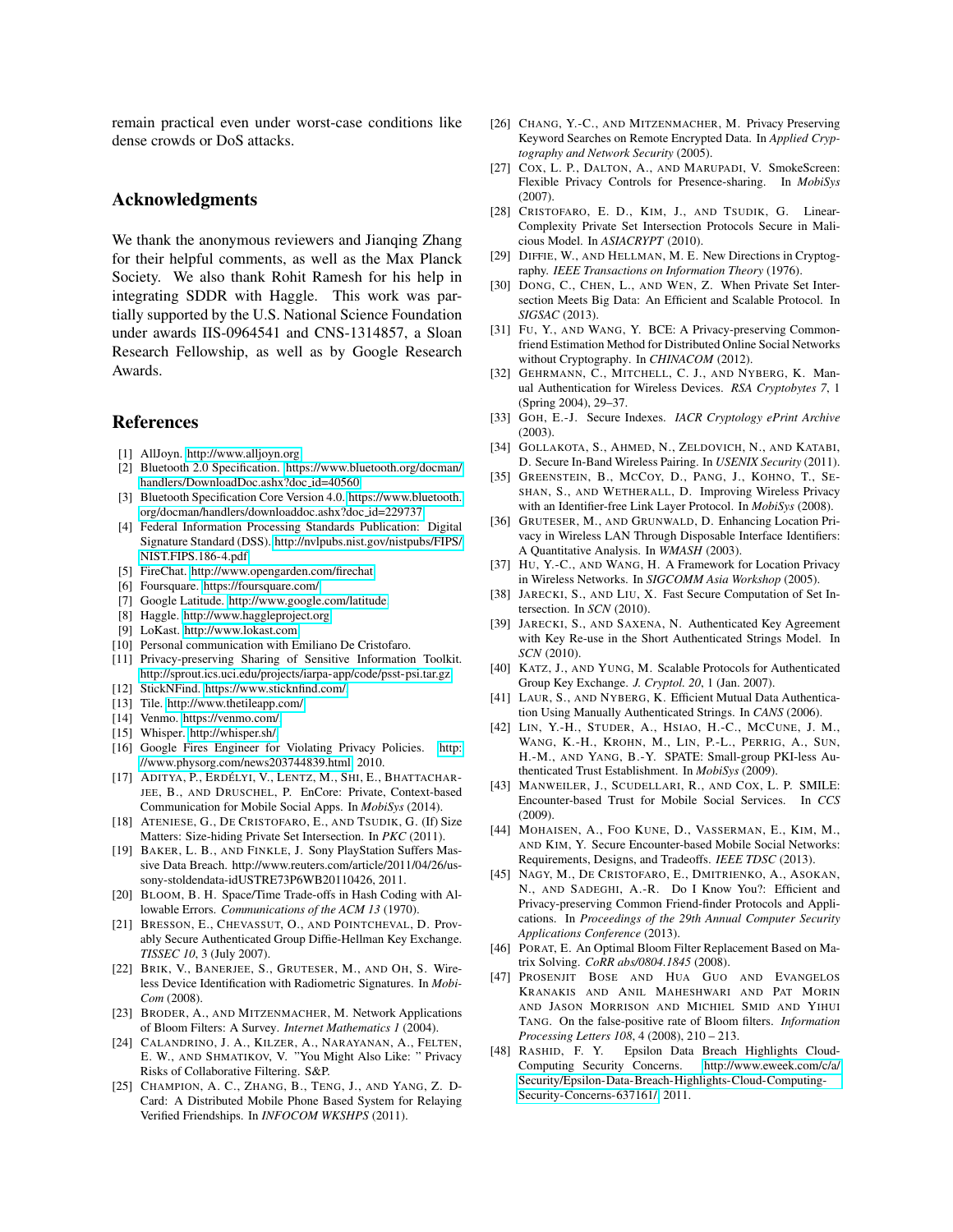- <span id="page-13-7"></span>[49] SCHULMAN, A., SCHMID, T., DUTTA, P., AND SPRING, N. Demo: Phone Power Monitoring with BattOr. In *MobiCom* (2011).
- <span id="page-13-0"></span>[50] SU, J., SCOTT, J., HUI, P., CROWCROFT, J., DE LARA, E., DIOT, C., GOEL, A., LIM, M. H., AND UPTON, E. Haggle: Seamless Networking for Mobile Applications. In *Ubicomp* (2007).
- <span id="page-13-5"></span>[51] SUN, J., ZHANG, R., AND ZHANG, Y. Privacy-preserving Spatiotemporal Matching. In *INFOCOM* (2013).
- <span id="page-13-1"></span>[52] THOMAS, K. Microsoft Cloud Data Breach Heralds Things to Come. [http://www.pcworld.com/article/214775/microsoft]( http://www.pcworld.com/article/214775/microsoft_cloud_data_breach_sign_of_future.html) cloud data breach sign of [future.html,]( http://www.pcworld.com/article/214775/microsoft_cloud_data_breach_sign_of_future.html) 2010.
- <span id="page-13-6"></span>[53] VAUDENAY, S. Secure Communications Over Insecure Channels Based on Short Authenticated Strings. In *CRYPTO* (2005).
- <span id="page-13-2"></span>[54] WATANABE, C., AND ARAI, Y. Privacy-Preserving Queries for a DAS Model Using Encrypted Bloom Filter. In *Database Systems for Advanced Applications* (2009).
- <span id="page-13-4"></span>[55] YANG, Z., ZHANG, B., DAI, J., CHAMPION, A. C., XUAN, D., AND LI, D. E-SmallTalker: A Distributed Mobile System for Social Networking in Physical Proximity. In *ICDCS* (2010).
- <span id="page-13-3"></span>[56] ZHU, F., MUTKA, M., AND NI, L. PrudentExposure: A Private and User-centric Service Discovery Protocol. In *PerCom* (2004).

#### A Formal Security Definitions and Proofs

### A.1 Overview

We follow a standard game-based approach for defining security. We describe a game between an adversary and challenger. The adversary controls the communication medium, and is allowed to schedule the actions of legitimate users. For example, the adversary can instruct a legitimate user to run GenBeacon to generate a discovery beacon; or instruct a recipient to receive the beacon(s) and call Recognize to determine the linkability of discovered neighbors. The adversary can also instruct a legitimate user to perform handshake with any member of the compromised coalition. Link identifiers generated during such a handshake (with the adversary) are marked as compromised (i.e., known to the adversary). In addition, the adversary can explicitly compromise an encounter between two legitimate users in which case the secret link identifier and shared key are exposed; or explicitly compromise a user in which case all its internal states, including previous link identifiers, are exposed.

At some point during the game, the adversary will issue a challenge, either an *anonymity challenge* or a *confidentiality challenge*.

An *anonymity challenge* intuitively captures the notion that an adversary cannot break a legitimate user's anonymity, unless the legitimate user has authorized linkability to a party within the adversary's coalition. Note that this part of the definition captures the unlinkability, selective linkability, and revocability requirements (See Section [3.1\)](#page-3-1) simultaneously.

A *confidentiality challenge* intuitively captures the notion that an eavesdropping cannot learn anything about the (online or post-hoc) communication in between two legitimate users. This is guaranteed since for any two users that remain uncompromised at the end of the security, their shared key established for some time epoch *t* is as good as "random" to the adversary (assuming their encounter in time epoch *t* also remains uncompromised by the end of the security game).

## A.2 Formal Security Definitions

We define the following security game between and an adversary  $\mathscr A$  and a challenger  $\mathscr C$ . The time epoch *t* is initialized to 0 at the beginning of the game. The adversary adaptively makes a sequence of queries as below.

Next time epoch. Increments the current time epoch *t*.

Expose handshake beacons. The adversary specifies an uncompromised user  $P_i$ , identifiers of a subset  $S_i$  of  $P_i$ 's previous encounters, and asks the challenger to expose  $P_i$ 's handshake beacon in the current time step *t* using the subset of previous encounters *Si* .

Handshake - Uncompromised users. The adversary specifies two uncompromised users  $P_i$  and  $P_j$ , such that  $P_j$  can hear  $P_i$  in the current time epoch *t*. After receiving  $P_i$ 's handshake beacon, *P<sup>j</sup>* calls the Recognize algorithm, and updates its local state accordingly. The adversary does not obtain information from the challenger for this query.

Handshake - Adversary. The adversary sends a handshake beacon to an uncompromised user *Pi* . *P<sup>i</sup>* calls the Recognize algorithm, and updates its local state. The identifier of this encounter is marked as compromised. The adversary does not obtain any information from the challenger for this query.

Compromise - Encounter. The adversary specifies a reference to an encounter which took place in time  $t' \leq t$  between two uncompromised users  $P_i$  and  $P_j$ , and the challenger reveals to the adversary the corresponding link identifier, encounter key, and any additional information associated with this encounter.

Compromise - User. The adversary specifies an uncompromised user  $P_i$ . The adversary learns all  $P_i$ 's internal state, including the list of all previous link identifiers, encounter keys, received beacons, and any additional information associated with  $P_i$ 's previous encounters<sup>[3](#page-13-8)</sup>.  $P_i$  and all of its link identifiers are marked as compromised.

Challenge. There can only be one challenge query in the entire game, of one of the following types. In both cases, the adversary outputs a guess  $b'$  of  $b$  selected by the challenger.

• Anonymity. Adversary specifies two users  $P_i$  and  $P_j$  who must remain uncompromised at the end of the game. The adversary specifies  $S_i$  and  $S_j$  to the challenger, which (respectively) denote a subset of  $P_i$ 's and  $P_j$ 's previous encounters that must remain uncompromised at the end of the game. We require that  $|S_i| = |S_j|$ . Furthermore, at the end of the game, the adversary must not have issued an "expose handshake beacon" query in the current time step for  $P_i$  (or  $P_j$ ) involving any element in the subset  $S_i$  (or  $S_j$ ).

The challenger flips a random coin *b*. If  $b = 0$ , the challenger constructs *Pi*'s handshake beacon for the current time epoch *t* for the set  $S_i$ , and returns it to adversary. If  $b = 1$ , the challenger constructs  $P_j$ 's handshake beacon for the set  $S_j$ , and returns it to adversary.

• Confidentiality. The adversary specifies two users *P<sup>i</sup>* and  $P_i$  who must remain uncompromised at the end of the game.

<span id="page-13-8"></span><sup>&</sup>lt;sup>3</sup>Specific to our construction, the internal states also include the exponents of *Pi*'s own DH beacons in all previous time epochs.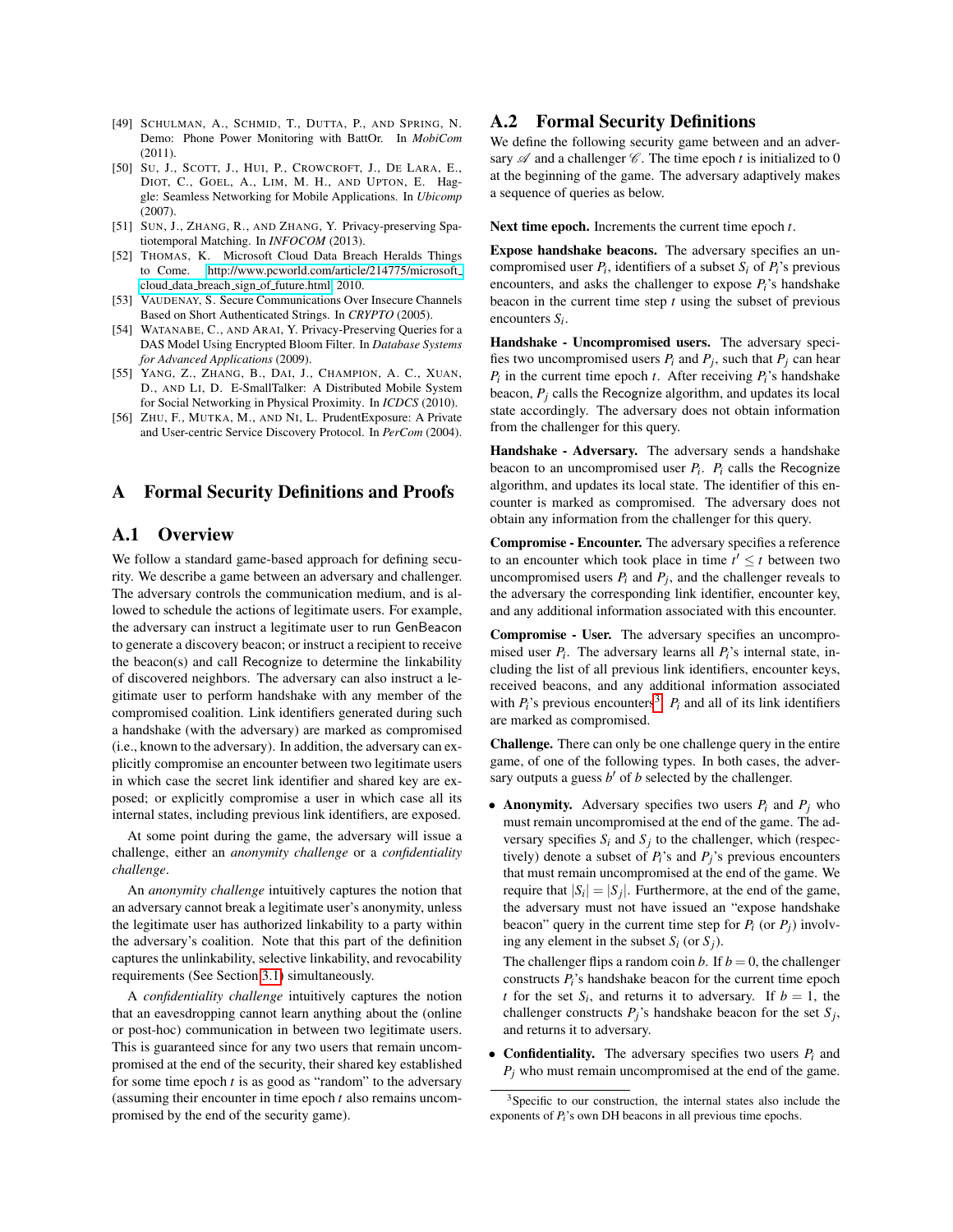Furthermore, the encounter between  $P_i$  and  $P_j$  during time epoch *t* must also remain uncompromised at the end of the game.

The challenger flips a random coin *b*. If  $b = 0$ , challenger returns the encounter key  $sk_{ij}$  established between  $P_i$  and  $P_j$ in time epoch  $t$ . If  $b = 1$ , challenger returns a random number (from an appropriate range).

Definition 1 (Anonymity, Selective linkability). *Suppose that the adversary* A *makes a single anonymity challenge in the above security game. The advantage of such an adversary*  $\mathscr A$  *is defined as*  $\mathsf{Adv}^{\mathsf{link}}(\mathscr A) := |\Pr[b' = b] - \frac{1}{2}|$ *. We say that our handshake protocol satisfies selective linkability, if the advantage of any polynomially bounded adversary (making an anonymity challenge) in the above game is a negligible function in the security parameter.*

**Definition 2** (Confidentiality). Suppose that the adversary  $\mathscr A$ *makes a single confidentiality challenge in the above security game. The advantage of such an adversary*  $\mathscr A$  *is defined as*  $\mathsf{Adv}(\mathscr{A})^{\mathsf{conf}} := |\Pr[b' = b] - \frac{1}{2}|$ *. We say that our handshake protocol satisfies confidentiality, if the advantage of any polynomially bounded adversary (making a confidentiality challenge) in the above game is a negligible function in the security parameter.*

#### <span id="page-14-0"></span>A.3 Proofs of Security

<span id="page-14-1"></span>Theorem 1 (Anonymity, selective linkability). *Assume that the CDH problem is hard. For any polynomial-time algorithm*  $\mathcal{A}$ *, under the random oracle model,*

$$
\mathsf{Adv}^\mathsf{link}(\mathscr{A}) \le \mathsf{negl}(\lambda)
$$

*where* λ *is the security parameter.*

*Proof.* If there is an adversary that can break the anonymity game with probability  $\varepsilon$ , we can construct a simulator which breaks CDH assumption with probability  $\frac{\varepsilon}{\text{poly}(N,T,q_o)}$ , where *N* denotes the total number of users, *T* denotes the total number of epochs, and *qo* denotes the number of random oracle queries. *Revealing hashes instead of Bloom filter* In the challenge stage, the *Pi* <sup>∗</sup> 's Bloom filter will have *m* elements. Instead of announcing the Bloom filter, we assume for the proof that users simply broadcast the outcomes of the hash functions used to construct the Bloom filter. This will only reveal more information to the adversary – so as long as we can prove the security when these hashes are revealed, we immediately guarantee security when the Bloom filter instead of the hash values are revealed.

*Real-or-random version and sequence of hybrid games* Instead of proving the left-or-right version of the game as in the security definition, we prove the real-or-random version. Namely, the adversary specifies one user  $P_i$  (instead of two) in the anonymity challenge (who must remain uncompromised at the end of the game), as well as a subset of  $P_i$ 's previous encounters (which must remain uncompromised at the end of the game). The challenger flips a random coin, and either returns the faithful hash values to the adversary, or returns a list of random values from an appropriate range. The adversary's job is to distinguish which case it is.

We use a sequence of hybrid games. In the *k*-th game, replace the *k*-th hash (out of *m* hashes) in the challenge stage with some random value from an appropriate range.

*Simulator construction* The simulator obtains a CDH instance  $g^{\alpha}, g^{\beta}$ . The simulator guesses that the *k*-th encounter in the anonymity challenge took place between users  $P_i^*$  and  $P_{\hat{t}^{\hat{t}}}$  in time step  $\tau$ . If the guess turns out to be wrong later, the simulator simply abouts. The simulator appears the following simulator simply aborts. The simulator answers the following queries:

Expose handshake beacons. First, the simulator generates the DH beacons as below: except for users  $P_i^*$  and  $P_{\hat{i}^*}$  in time step  $\tau$ , the simulator generates all other DH become parmally. For τ, the simulator generates all other DH beacons normally. For  $P_{i^*}$  and  $P_{\hat{i}^*}$  in time step  $\tau$ , their DH beacons will incorporate  $g^{\alpha}$ and  $g^{\beta}$  respectively. Notice that the simulator does not know  $\alpha$ ,  $β$ , or the dhk :=  $g^{\alpha\beta}$ . Except for  $g^{\alpha\beta}$ , the simulator can compute all other dhks between two uncompromised users (even when one of  $g^{\alpha}$  or  $g^{\beta}$  is involved) since the simulator knows the exponent of at least one DH beacon.

In generating the hashes for the Bloom filter, each hash can correspond to an encounter of the following types:

- Case 1: The hash does not involve an encounter in time  $\tau$ . The simulator can compute the dhk and link identifier normally in this case.
- Case 2: The hash corresponds to an encounter in time  $\tau$ , but at least one of the parties in the encounter is an uncompromised user (at the time of the challenge query) other than  $P_i^*, P_{\hat{i}^*}$ . Notice that the simulator can compute the dhk (and hance the link identifier) in this case, since the simulator hence the link identifier) in this case, since the simulator knows the exponent of the DH beacon of the other party.
- Case 3: The hash corresponds to an encounter in time  $\tau$ , and between  $P_i^*$  and  $P_{\hat{i}^*}$ . In this case, the simulator does not know the dhk =  $g^{\alpha\beta}$ .
- Case 4: The hash corresponds to an encounter in time  $\tau$ , and between  $P_i^*$  (or  $P_i^*$ ) and the adversary. Suppose in this encounter in question, the adversary sent  $P_i$ , the DH becomencounter in question, the adversary sent  $P_i^*$  the DH beacon *g*<sup>γ</sup>. (The case for  $P_{\hat{i}^*}$  is similar and omitted). The simulator does not know the dhk =  $a^{\alpha\gamma}$  in this case. does not know the dhk =  $g^{\alpha\gamma}$  in this case.

Regardless of which type of encounter the hash corresponds to, as long as the simulator knows the dhk of this encounter, it can compute the link identifier and Bloom filters. Below, when we explain how to answer queries of the types "Handshake - Uncompromised users" and "Handshake - Adversary", we will explain how the simulator generates and records a link identifier for each of these encounters – even when it may not know the dhk (Cases 3 and 4). In this way, the simulator can answer queries for Cases 3 and 4 as well.

Handshake - Uncompromised users. Except for the encounter between  $P_i^*$  and  $P_i^*$  in time epoch  $\tau$ , for all other en-<br>counters the simulator can compute the resulting dhist for both counters, the simulator can compute the resulting dhks for both uncompromised users – even when one of  $g^{\alpha}$  or  $g^{\beta}$  is involved. Therefore, the simulator computes and saves the dhk, which may later be used in answering "expose handshake beacon" queries.

For the encounter between  $P_i^*$  and  $P_i^*$  in time  $\tau$ , since the simulator does not know dhk :=  $g^{\alpha\beta}$ , it simply chooses a random link identifier and saves it internally, which will later be